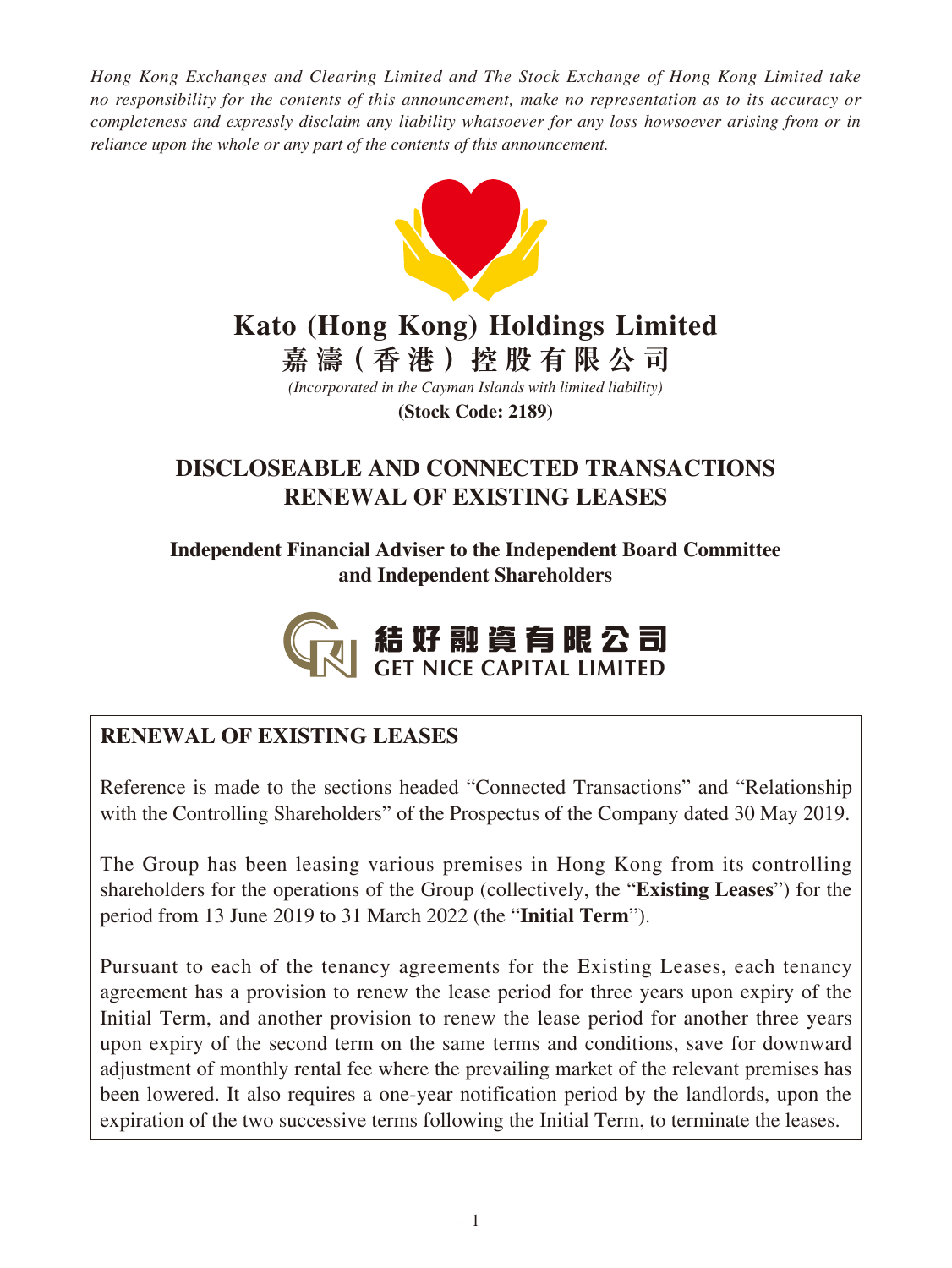On 17 May 2022, the Group has entered into the Renewal Letters with its controlling shareholders as landlords to renew the Existing Leases on the same terms and conditions as the Existing Leases for the operations of the Group for a period from 1 April 2022 to 31 March 2025.

# **IMPLICATIONS UNDER THE LISTING RULES**

The landlords of the Existing Leases include Mr. Ngai, Ms. Ngai, Mr. Lam Kong, Classic Mate, Kato Elderly Affairs, Kato Property, Perfect Cheer, Shing Kong and Smarts Corporation.

Mr. Ngai and Ms. Ngai are connected persons of the Company by virtue of being executive Directors and controlling shareholders of the Company.

As Mr. Lam Kong is the brother of Mr. Ngai, he is regarded as an associate of Mr. Ngai and therefore is a connected person of the Company.

To the best of the Directors' knowledge, information and belief, having made all reasonable enquiries, (i) Classic Mate, Perfect Cheer, Shing Kong and Smarts Corporation are all companies incorporated in Hong Kong with limited liability and wholly owned by Four Rings Property Agency Limited, a company indirectly wholly owned by Ms. Ngai, and (ii) Kato Elderly Affairs and Kato Property are both owned as to 60% by Four Rings Property Agency Limited. As associates of Ms. Ngai, one of the Directors and controlling shareholders of the Company, all of Classic Mate, Perfect Cheer, Shing Kong, Smarts Corporation, Kato Elderly Affairs and Kato Property are connected persons of the Company.

As Mr. Ngai, Ms. Ngai, Mr. Lam Kong, Classic Mate, Kato Elderly Affairs, Kato Property, Perfect Cheer, Shing Kong and Smarts Corporation have been letting and will continue to let the premises to the Group on normal commercial terms, the transactions contemplated under the Renewal Letters are considered as one-off connected transactions of the Company under Chapter 14A of the Listing Rules.

According to HKFRS 16, the Group, as tenant, was required to recognise the leases under the Existing Leases as right-of-use assets and lease liabilities in the consolidated statement of the financial position of the Group. The Company has fully recognised the right-of-use assets of the Existing Leases based on a period of 10 years during the financial year ended 31 March 2020. From accounting perspective, no additional right-of-use assets will be recognised for these Premises when entering into the Renewal Letters.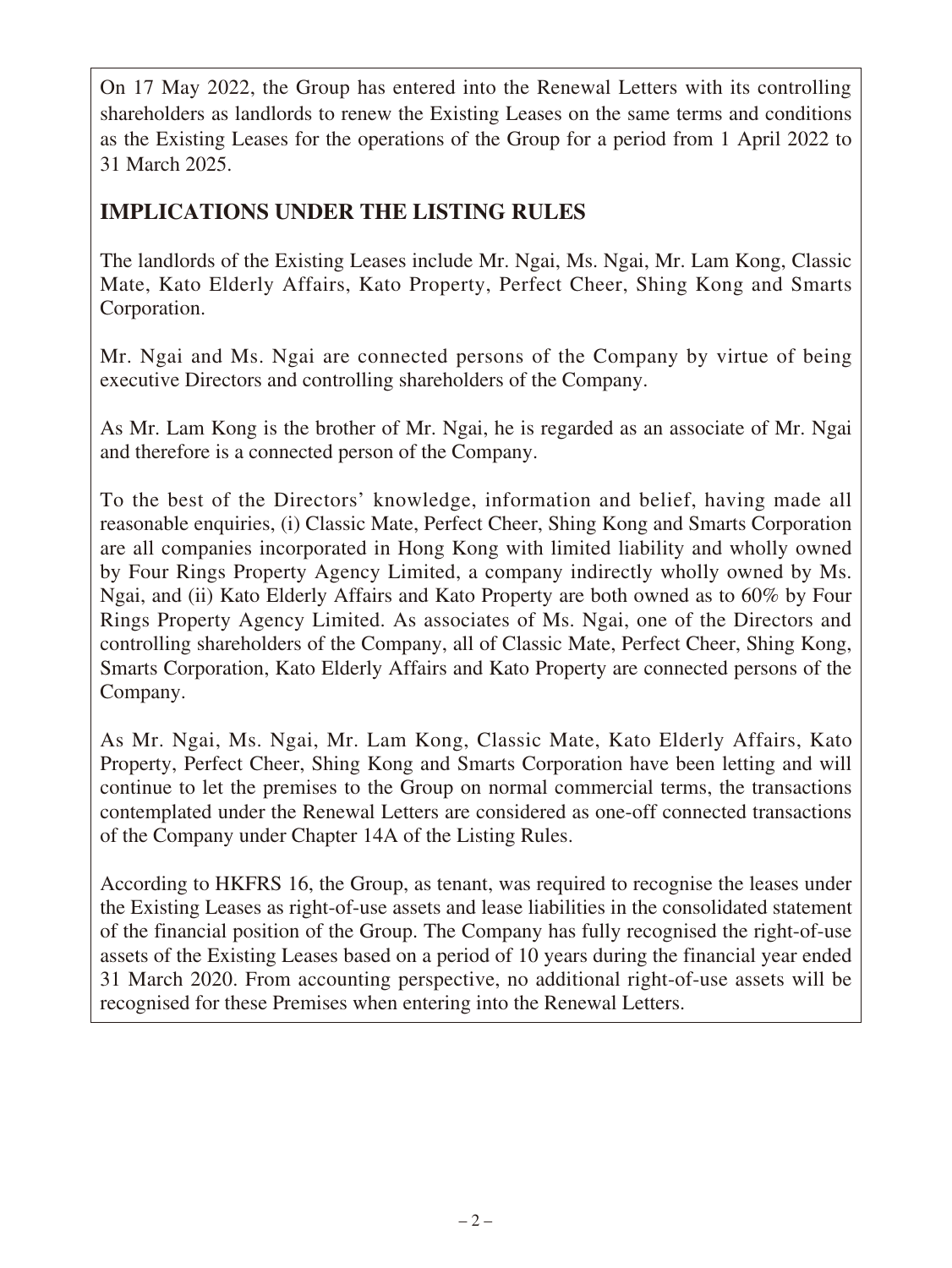For the purpose of complying with the requirements of Chapter 14A of the Listing Rules, the transactions under the Renewal Letters are considered as one-off connected transactions and the carrying values of the right-of-use assets of the Existing Leases as at 31 March 2022 in the aggregate amount of approximately HK\$103 million is used for calculating the size tests in connection with the transactions contemplated under the Renewal Letters.

As one or more of the applicable percentage ratios in respect of the Renewal Letters exceed 5% but all are less than 25%, the transactions under the Renewal Letters constitute discloseable and connected transactions for the Company, and is subject to the reporting, announcement, annual review, circular and independent shareholders' approval requirements under the Listing Rules.

# **GENERAL**

The Independent Board Committee has been formed to advise the Independent Shareholders as to the fairness and the reasonableness of the terms of the Renewal Letters and the transactions contemplated thereunder and as to how to vote at the EGM. The transactions contemplated under the Renewal Letters are subject to the annual review requirements under Rules 14A.37 to 14A.40 of the Listing Rules.

Get Nice Capital Limited has been appointed as the Independent Financial Adviser to advise the Independent Board Committee and the Independent Shareholders in respect of the Renewal Letters and the transactions contemplated thereunder.

# **EGM**

An EGM will be convened at which the Independent Shareholders will consider and, where appropriate, approve the Renewal Letters and the transactions contemplated thereunder.

A circular containing, amongst other things, (i) further information of the Renewal Letters together with a letter of advice from the Independent Board Committee to the Independent Shareholders, a letter of advice from the Independent Financial Adviser to the Independent Board Committee and the Independent Shareholders, and (ii) the notice of the EGM will be despatched to the Shareholders within 15 Business Days after the date of this announcement, i.e. on or before 3 June 2022 in compliance with the Listing Rules.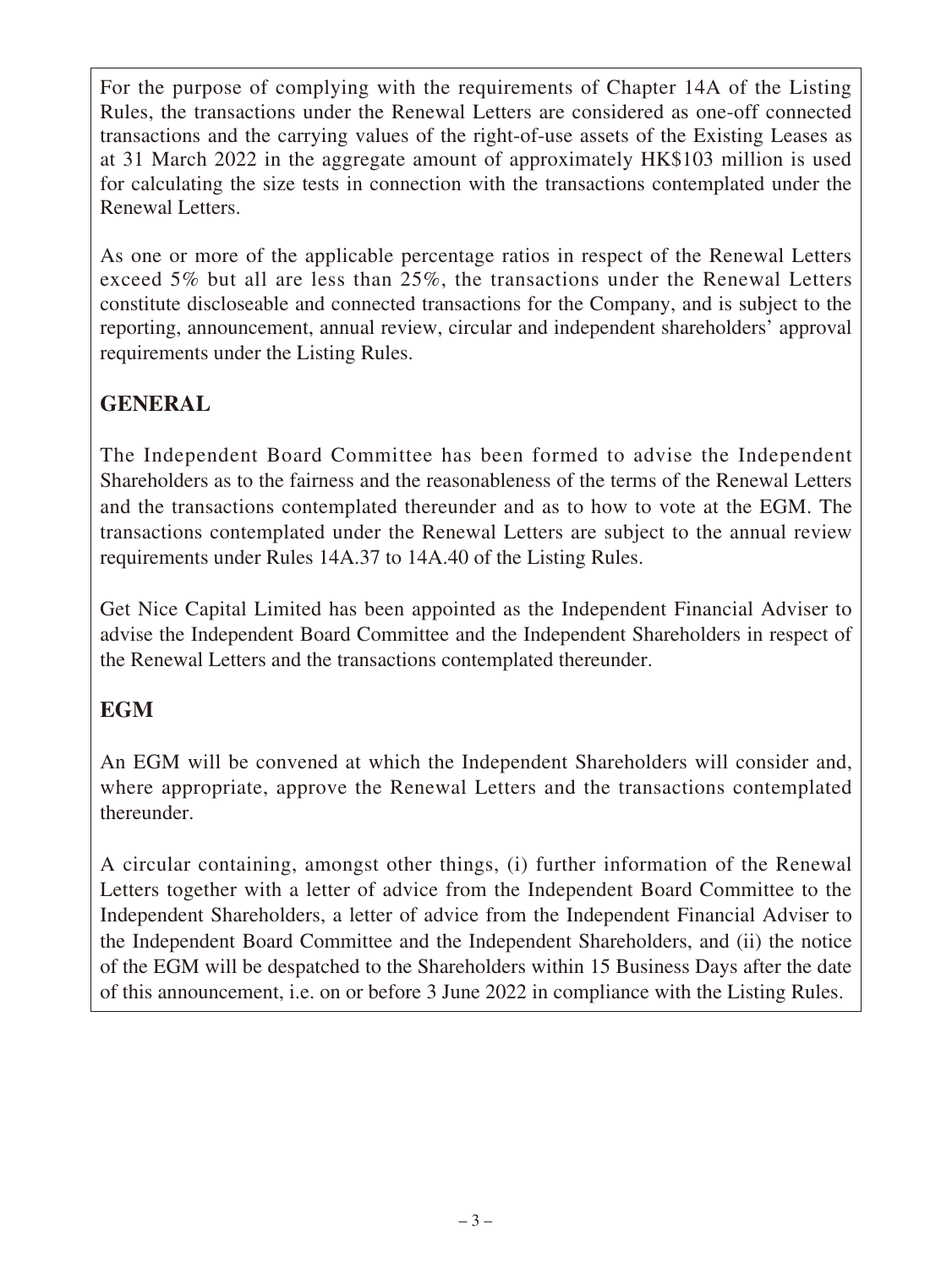# **BACKGROUND**

Reference is made to the sections headed "Connected Transactions" and "Relationship with the Controlling Shareholders" of the Prospectus of the Company dated 30 May 2019.

The Group has been leasing various premises in Hong Kong from its controlling shareholders for the operations of the Group (collectively, the "**Existing Leases**") for the period from 13 June 2019 to 31 March 2022 (the "**Initial Term**").

Pursuant to each of the tenancy agreements for the Existing Leases, each tenancy agreement has a provision to renew the lease period for three years upon expiry of the Initial Term, and another provision to renew the lease period for another three years upon expiry of the second term on the same terms and conditions, save for downward adjustment of monthly rental fee where the prevailing market of the relevant premises has been lowered. It also requires a one-year notification period by the landlords, upon the expiration of the two successive terms following the Initial Term, to terminate the leases.

On 17 May 2022, the Group has entered into the Renewal Letters with its controlling shareholders as landlords to renew the Existing Leases on the same terms and conditions as the Existing Leases for the operations of the Group for a period from 1 April 2022 to 31 March 2025.

## **RENEWAL LETTERS**

The principal terms of each of the Renewal Letters are set out below.

## **(1) Renewal Letter between Kato Elderly Affairs and Kato Kung ("Kato Elderly Home Tenancy Renewal Letter")**

Kato Kung, an indirect wholly owned subsidiary of the Company, as tenant, has entered into the Kato Elderly Home Tenancy Renewal Letter with Kato Elderly Affairs as landlord in relation to the leasing of the premises of the Kato Elderly Home, the principal terms of which are set out as follows:

| Date:                        | 17 May 2022                                                                                                 |
|------------------------------|-------------------------------------------------------------------------------------------------------------|
| <b>Parties:</b>              | Kato Kung, as tenant<br>(1)<br>Kato Elderly Affairs, as landlord<br>(11)                                    |
| <b>Location of property:</b> | Shops 8–12 on G/F and 1/F, Lakeshore Building, 7 Tseng<br>Choi Street, Tuen Mun, New Territories, Hong Kong |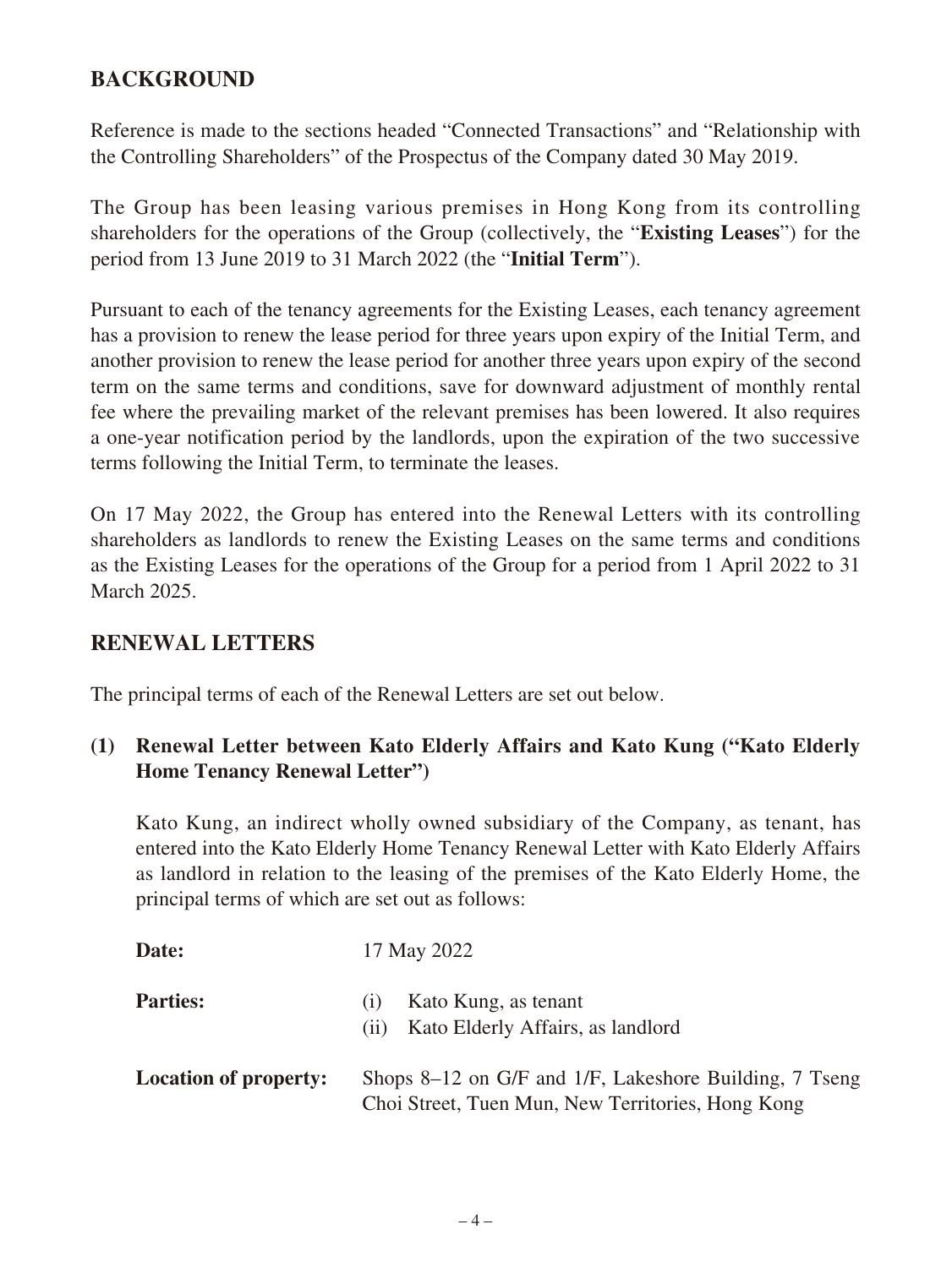| Size of property       | Approximately 18,680 sq. ft. |
|------------------------|------------------------------|
| (saleable floor area): |                              |

**Term:** 1 April 2022 to 31 March 2025 (subject to renewal)

#### *Historical rental amounts*

The historical rental amounts paid by the Group to Kato Elderly Affairs under the Kato Elderly Home Tenancy Agreement (as defined in the Prospectus) for the three years ended 31 March 2020, 2021 and 2022 was HK\$4,845,000, HK\$4,860,000 and HK\$4,860,000, respectively.

## *Annual rental amounts*

The rent payable by the Group to Kato Elderly Affairs under the Kato Elderly Home Tenancy Renewal Letter, for each of the years ending 31 March 2023, 2024 and 2025, is HK\$4,860,000, HK\$4,860,000 and HK\$4,860,000, respectively, which were arrived at after arm's length negotiations between the parties and with reference to an exhaustive list of prevailing market rent for similar properties in neighboring areas at which the Kato Elderly Home is located.

The rental payments under the Kato Elderly Home Tenancy Renewal Letter are expected to be satisfied by the internal resources of the Group in its usual and ordinary course of business.

The Directors (excluding the independent non-executive Directors who shall provide their views after taking the advice from the Independent Financial Adviser), having taken into account (i) the rent payable under the Kato Elderly Home Tenancy Renewal Letter is lower than the fair market rent of the premises; and (ii) the associated costs which the Group may incur if the premises of the Kato Elderly Home is replaced by another property let from an Independent Third Party, including but not limited to demolishment cost, renovation cost of the new premises, moving cost of existing furniture, facilities and equipment, and relocation cost of existing elderly residence to other elderly homes for temporary stay, consider that it is desirable and in the interests of the Company and the Shareholders as a whole to continue renting the premises of the Kato Elderly Home from Kato Elderly Affairs.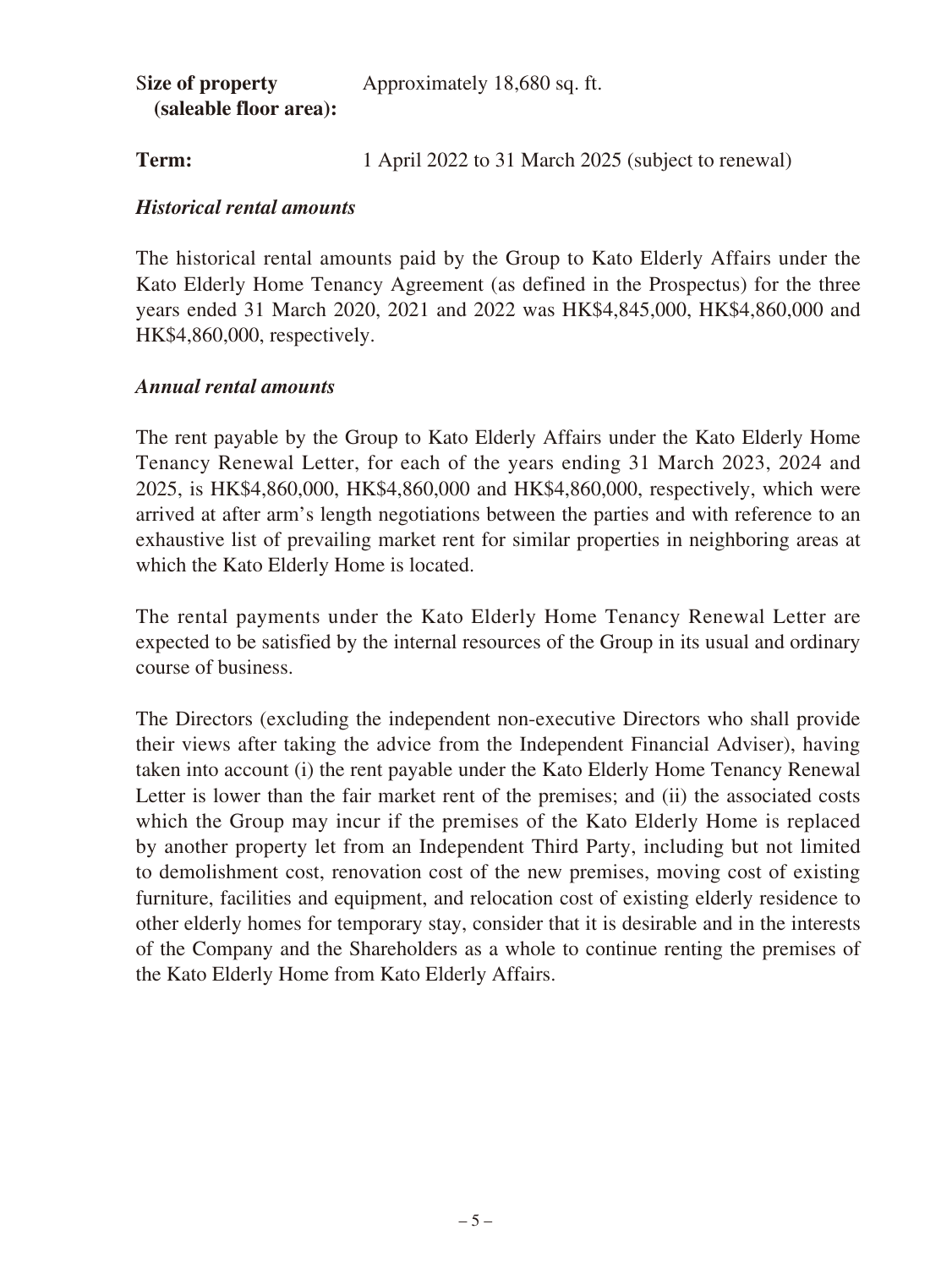# **(2) Renewal Letter between Kato Property and Kato Kung ("Kato Home for the Aged Tenancy Renewal Letter")**

Kato Kung, an indirect wholly owned subsidiary of the Company, as tenant, has entered into the Kato Home for the Aged Tenancy Renewal Letter with Kato Property as landlord in relation to the leasing of the premises of the Kato Home for the Aged, the principal terms of which are set out as follows:

| Date:                                      | 17 May 2022                                                                         |
|--------------------------------------------|-------------------------------------------------------------------------------------|
| <b>Parties:</b>                            | Kato Kung, as tenant<br>(1)<br>Kato Property, as landlord<br>(ii)                   |
| <b>Location of property:</b>               | 1/F, Tung Wai Court, No. 3 Tsing Ling Path, Tuen Mun,<br>New Territories, Hong Kong |
| Size of property<br>(saleable floor area): | Approximately 12,277 sq. ft.                                                        |
| Term:                                      | 1 April 2022 to 31 March 2025 (subject to renewal)                                  |

#### *Historical rental amounts*

The historical rental amounts paid by the Group to Kato Property under the Kato Home for the Aged Tenancy Agreement (as defined in the Prospectus) for the three years ended 31 March 2020, 2021 and 2022 was HK\$2,382,000, HK\$2,376,000 and HK\$2,376,000, respectively.

#### *Annual rental amounts*

The rent payable by the Group to Kato Property under the Kato Home for the Aged Tenancy Renewal Letter, for each of the years ending 31 March 2023, 2024 and 2025, is HK\$2,376,000, HK\$2,376,000 and HK\$2,376,000, respectively, which were arrived at after arm's length negotiations between the parties and with reference to an exhaustive list of prevailing market rent for similar properties in neighboring areas at which the Kato Home for the Aged is located.

The rental payments under the Kato Home for the Aged Tenancy Renewal Letter are expected to be satisfied by the internal resources of the Group in its usual and ordinary course of business.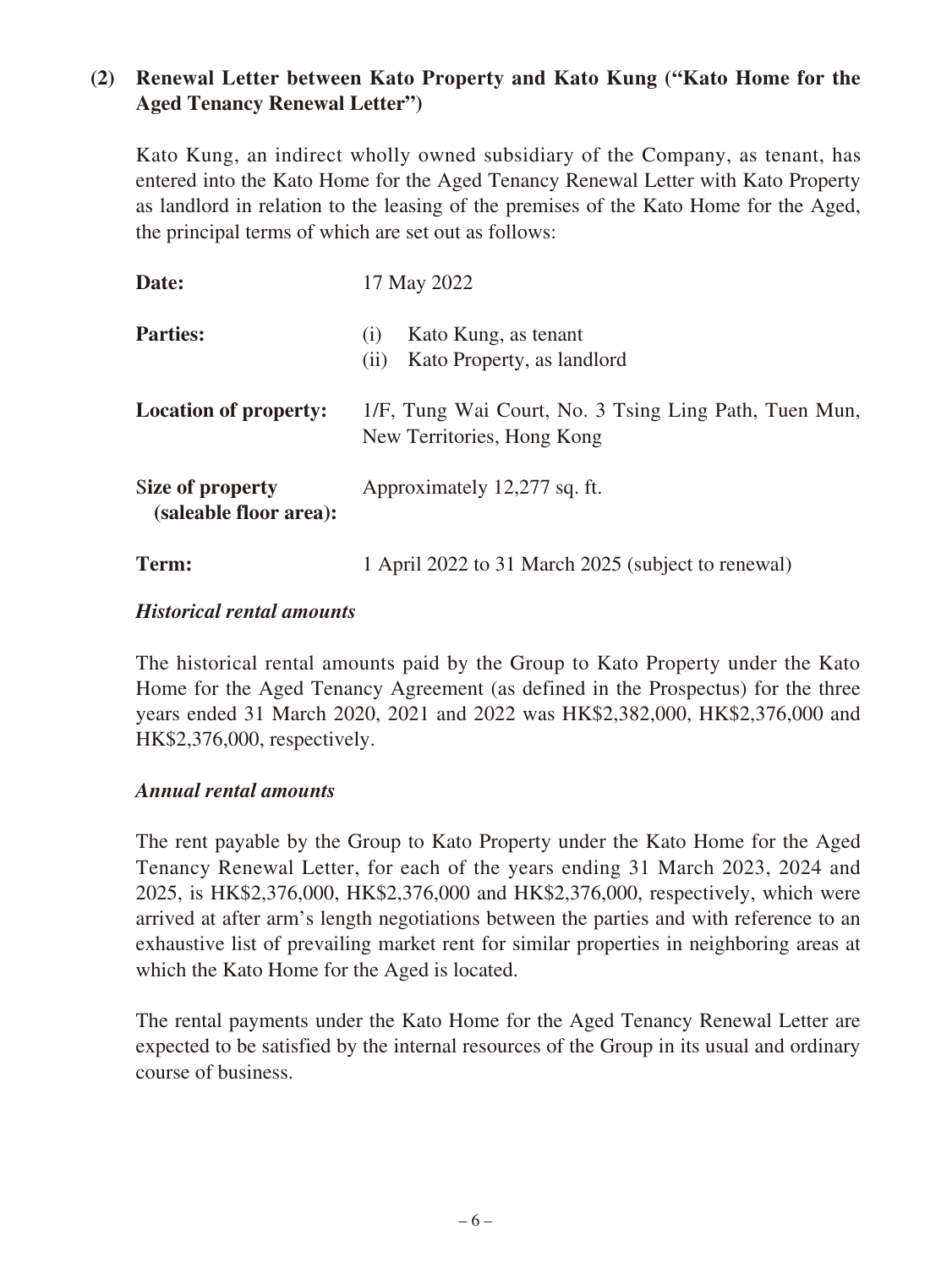The Directors (excluding the independent non-executive Directors who shall provide their views after taking the advice from the Independent Financial Adviser), having taken into account (i) the rent payable under the Kato Home for the Aged Tenancy Renewal Letter is lower than the fair market rent of the premises; and (ii) the associated costs which the Group may incur if the premises of the Kato Home for the Aged is replaced by another property let from an Independent Third Party, including but not limited to demolishment cost, renovation cost of the new premises, moving cost of existing furniture, facilities and equipment, and relocation cost of existing elderly residence to other elderly homes for temporary stay, consider that it is desirable and in the interests of the Company and the Shareholders as a whole to continue renting the premises of the Kato Home for the Aged from Kato Property.

# **(3) Renewal Letter between Classic Mate and Crawfield International ("Fai To Home (On Lai) Tenancy Renewal Letter")**

Crawfield International, an indirect wholly owned subsidiary of the Company, as tenant, has entered into the Fai To Home (On Lai) Tenancy Renewal Letter with Classic Mate as landlord in relation to the leasing of the premises of the Fai To Home (On Lai), the principal terms of which are set out as follows:

| Date:                                      | 17 May 2022                                                                                  |
|--------------------------------------------|----------------------------------------------------------------------------------------------|
| <b>Parties:</b>                            | Crawfield International, as tenant<br>(1)<br>Classic Mate, as landlord<br>(i)                |
| <b>Location of property:</b>               | Shops 1–17 on 1/F, On Lai Building, 3 Tsing To Path, Tuen<br>Mun, New Territories, Hong Kong |
| Size of property<br>(saleable floor area): | Approximately 5,271 sq. ft.                                                                  |
| Term:                                      | 1 April 2022 to 31 March 2025 (subject to renewal)                                           |

## *Historical rental amounts*

The historical figures rental amounts paid by the Group to Classic Mate under the Fai To Home (On Lai) Tenancy Agreement (as defined in the Prospectus) for the three years ended 31 March 2020, 2021 and 2022 was HK\$1,228,800, HK\$1,236,000 and HK\$1,236,000, respectively.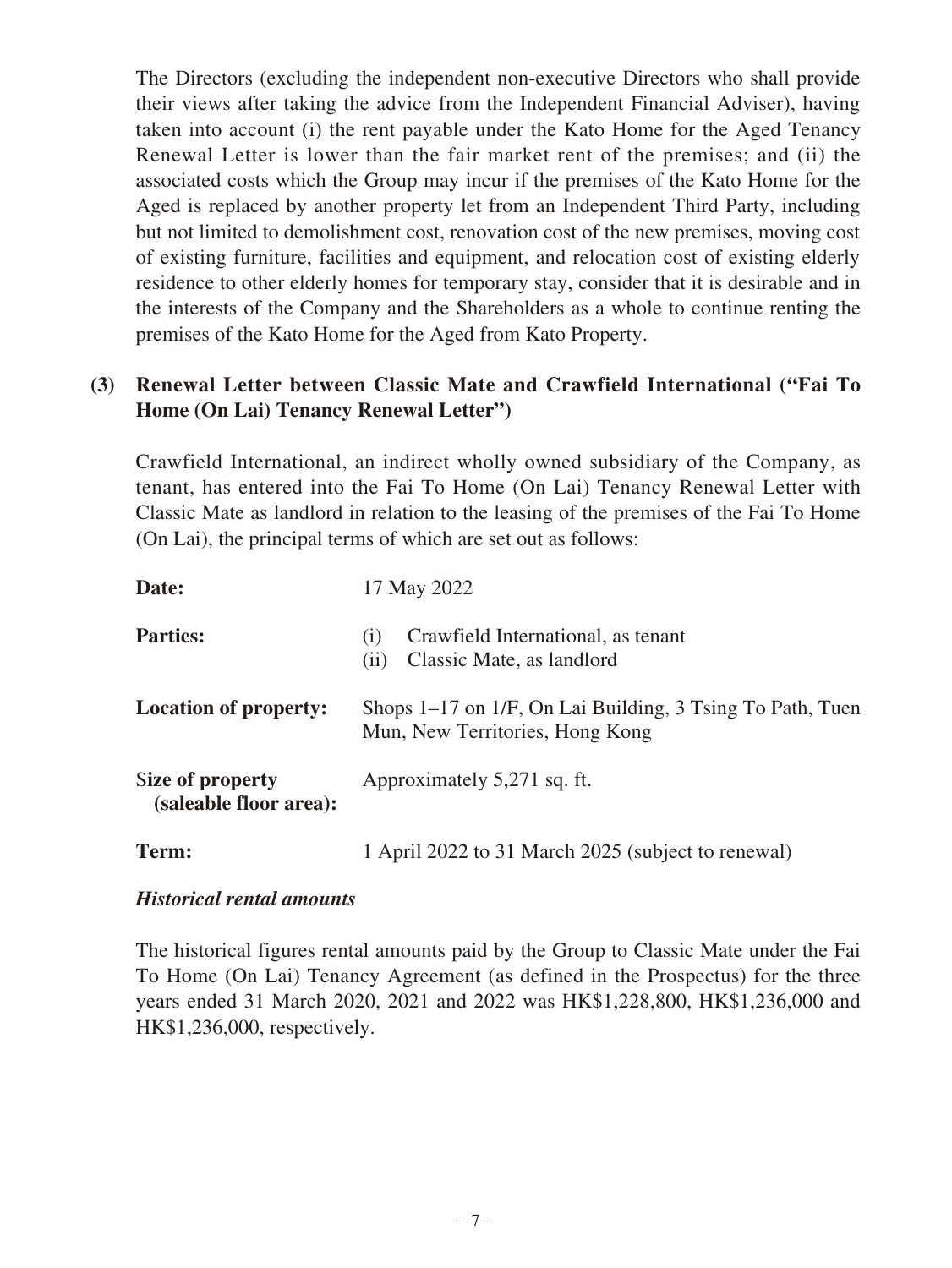The rent payable by the Group to Classic Mate under the Fai To Home (On Lai) Tenancy Renewal Letter, for each of the years ending 31 March 2023, 2024 and 2025, is HK\$1,236,000, HK\$1,236,000 and HK\$1,236,000, respectively, which were arrived at after arm's length negotiations between the parties and with reference to an exhaustive list of prevailing market rent for similar properties in neighboring areas at which the Fai To Home (On Lai) is located.

The rental payments under the Fai To Home (On Lai) Tenancy Renewal Letter are expected to be satisfied by the internal resources of the Group in its usual and ordinary course of business.

The Directors (excluding the independent non-executive Directors who shall provide their views after taking the advice from the Independent Financial Adviser), having taken into account (i) the rent payable under the Fai To Home (On Lai) Tenancy Renewal Letter is lower than the fair market rent of the premises; and (ii) the associated costs which the Group may incur if the premises of the Fai To Home (On Lai) is replaced by another property let from an Independent Third Party, including but not limited to demolishment cost, renovation cost of the new premises, moving cost of existing furniture, facilities and equipment, and relocation cost of existing elderly residence to other elderly homes for temporary stay, consider that it is desirable and in the interests of the Company and the Shareholders as a whole to continue renting the premises of the Fai To Home (On Lai) from Classic Mate.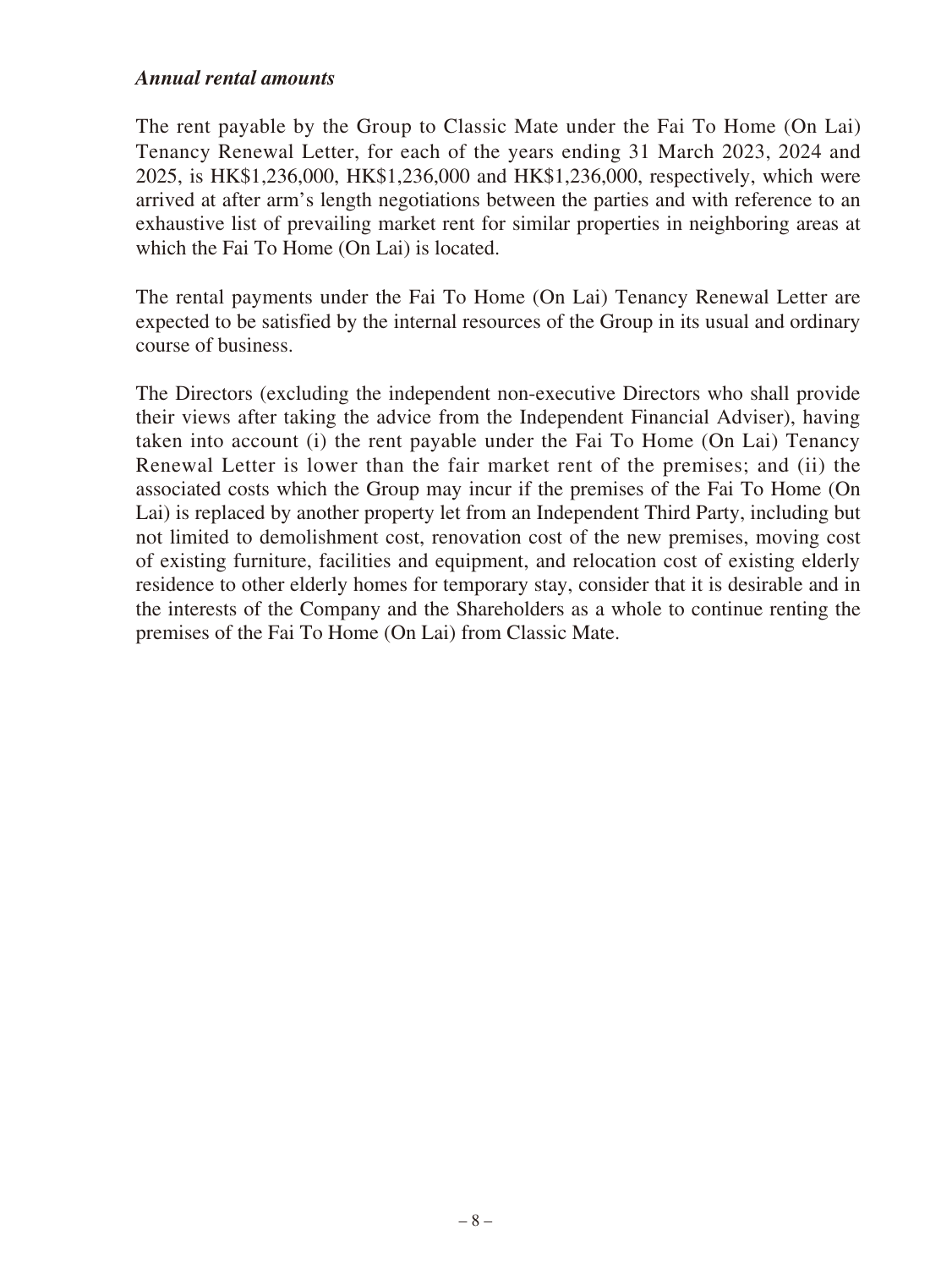## **(4) Renewal Letter between Perfect Cheer and Crawfield International ("Fai To Home (Tuen Mun) Tenancy Renewal Letter")**

Crawfield International, an indirect wholly owned subsidiary of the Company, as tenant, has entered into the Fai To Home (Tuen Mun) Tenancy Renewal Letter with Perfect Cheer as landlord in relation to the leasing of the premises of the Fai To Home (Tuen Mun), the principal terms of which are set out as follows:

| Date:                                      | 17 May 2022                                                                                                              |
|--------------------------------------------|--------------------------------------------------------------------------------------------------------------------------|
| <b>Parties:</b>                            | Crawfield International, as tenant<br>(i)<br>Perfect Cheer, as landlord<br>(ii)                                          |
| <b>Location of property:</b>               | 1/F, including Entrance on G/F, Florence Mansion, 6 Tsing<br>Ling Path, Area 4B, Tuen Mun, New Territories, Hong<br>Kong |
| Size of property<br>(saleable floor area): | Approximately 8,645 sq. ft.                                                                                              |
| Term:                                      | 1 April 2022 to 31 March 2025 (subject to renewal)                                                                       |

#### *Historical rental amounts*

The historical rental amounts paid by the Group to Perfect Cheer under the Fai To Home (Tuen Mun) Tenancy Agreement (as defined in the Prospectus) for the three years ended 31 March 2020, 2021 and 2022 was HK\$1,987,200, HK\$2,004,000 and HK\$2,004,000, respectively.

#### *Annual rental amounts*

The rent payable by the Group to Perfect Cheer under the Fai To Home (Tuen Mun) Tenancy Renewal Letter, for each of the years ending 31 March 2023, 2024 and 2025, is HK\$2,004,000, HK\$2,004,000 and HK\$2,004,000, respectively, which were arrived at after arm's length negotiations between the parties and with reference to an exhaustive list of prevailing market rent for similar properties in neighboring areas at which the Fai To Home (Tuen Mun) is located.

The rental payments under the Fai To Home (Tuen Mun) Tenancy Renewal Letter are expected to be satisfied by the internal resources of the Group in its usual and ordinary course of business.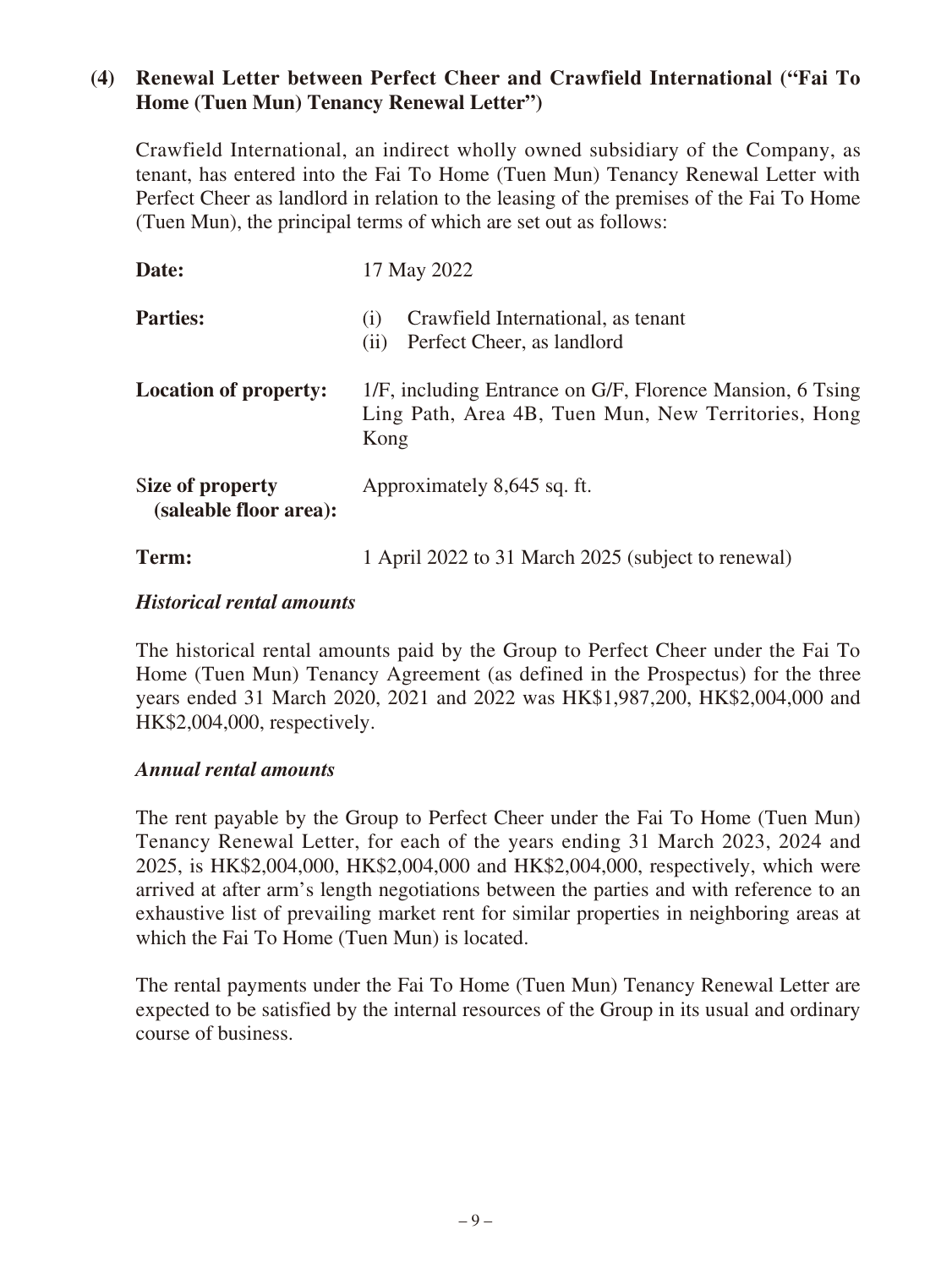The Directors (excluding the independent non-executive Directors who shall provide their views after taking the advice from the Independent Financial Adviser), having taken into account (i) the rent payable under the Fai To Home (Tuen Mun) Tenancy Renewal Letter is lower than the fair market rent of the premises; and (ii) the associated costs which the Group may incur if the premises of the Fai To Home (Tuen Mun) is replaced by another property let from an Independent Third Party, including but not limited to demolishment cost, renovation cost of the new premises, moving cost of existing furniture, facilities and equipment, and relocation cost of existing elderly residence to other elderly homes for temporary stay, consider that it is desirable and in the interests of the Company and the Shareholders as a whole to continue renting the premises of the Fai To Home (Tuen Mun) from Perfect Cheer.

## **(5) Renewal Letter between Shing Kong and Tsuen Wan Elderly Centre ("Tsuen Wan Centre Tenancy Renewal Letter")**

Tsuen Wan Elderly Centre, an indirect wholly owned subsidiary of the Company, as tenant, has entered into the Tsuen Wan Centre Tenancy Renewal Letter with Shing Kong as landlord in relation to the leasing of the premises of the Tsuen Wan Centre, the principal terms of which are set out as follows:

| Date:                                      | 17 May 2022                                                                                                            |
|--------------------------------------------|------------------------------------------------------------------------------------------------------------------------|
| <b>Parties:</b>                            | Tsuen Wan Elderly Centre, as tenant<br>(1)<br>Shing Kong, as landlord<br>(ii)                                          |
| <b>Location of property:</b>               | Shop C1, 1/F, Tsuen Wan Centre Shopping Arcade, 87–105<br>Tsuen King Circuit, Tsuen Wan, New Territories, Hong<br>Kong |
| Size of property<br>(saleable floor area): | Approximately 15,950 sq. ft.                                                                                           |
| Term:                                      | 1 April 2022 to 31 March 2025 (subject to renewal)                                                                     |

## *Historical rental amounts*

The historical rental amounts paid by the Group to Shing Kong under the Tsuen Wan Centre Tenancy Agreement (as defined in the Prospectus) for the three years ended 31 March 2020, 2021 and 2022 was HK\$2,923,200, HK\$2,904,000 and HK\$2,904,000, respectively.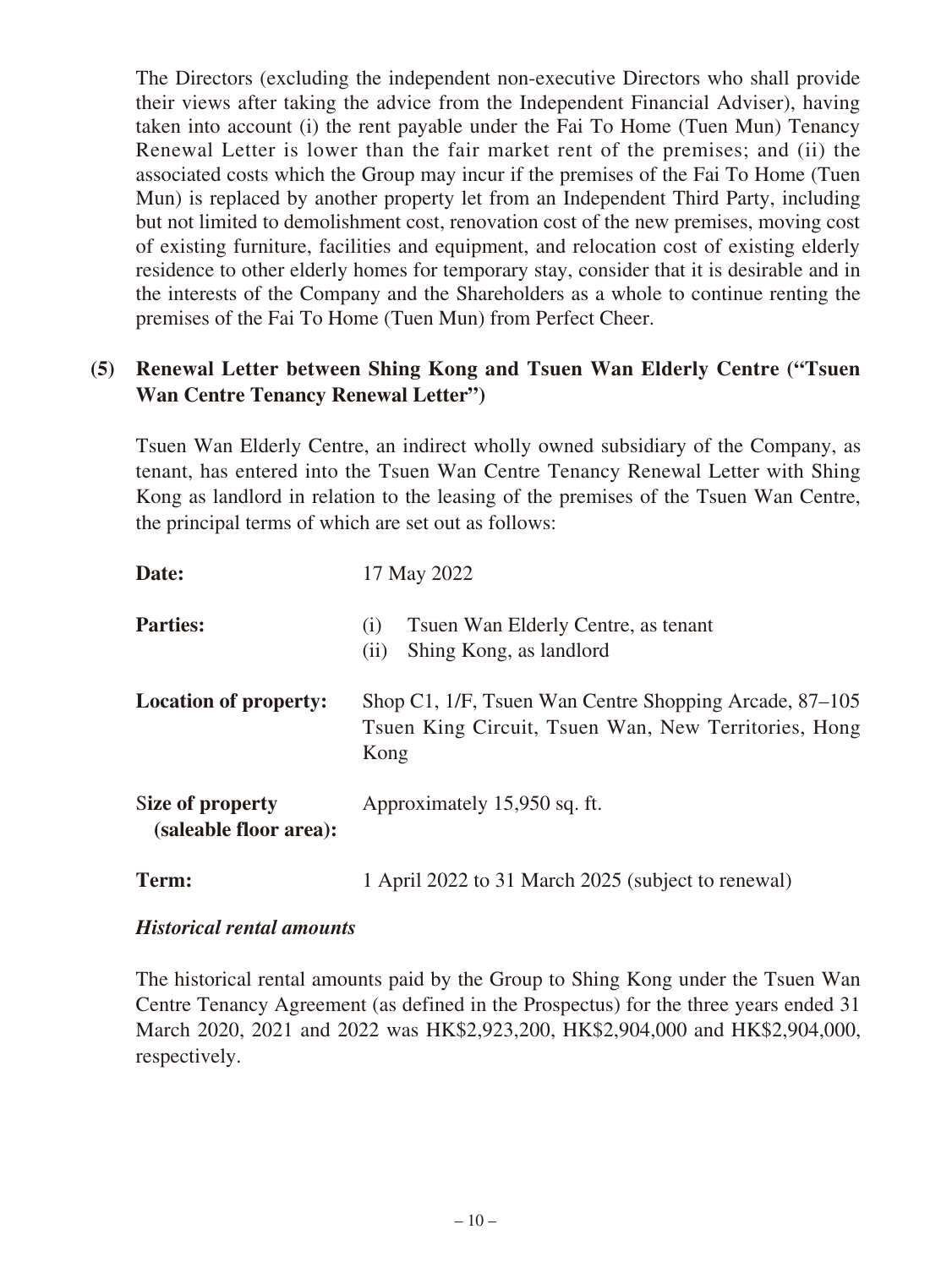The rent payable by the Group to Shing Kong under the Tsuen Wan Centre Tenancy Renewal Letter, for each of the years ending 31 March 2023, 2024 and 2025, is HK\$2,904,000, HK\$2,904,000 and HK\$2,904,000, respectively, which were arrived at after arm's length negotiations between the parties and with reference to an exhaustive list of prevailing market rent for similar properties in neighboring areas at which the Tusen Wan Centre is located.

The rental payments under the Tsuen Wan Centre Tenancy Renewal Letter are expected to be satisfied by the internal resources of the Group in its usual and ordinary course of business.

The Directors (excluding the independent non-executive Directors who shall provide their views after taking the advice from the Independent Financial Adviser), having taken into account (i) the rent payable under the Tsuen Wan Centre Tenancy Renewal Letter is lower than the fair market rent of the premises; and (ii) the associated costs which the Group may incur if the premises of the Tsuen Wan Centre is replaced by another property let from an Independent Third Party, including but not limited to demolishment cost, renovation cost of the new premises, moving cost of existing furniture, facilities and equipment, and relocation cost of existing elderly residence to other elderly homes for temporary stay, consider that it is desirable and in the interests of the Company and the Shareholders as a whole to continue renting the premises of the Tsuen Wan Centre from Shing Kong.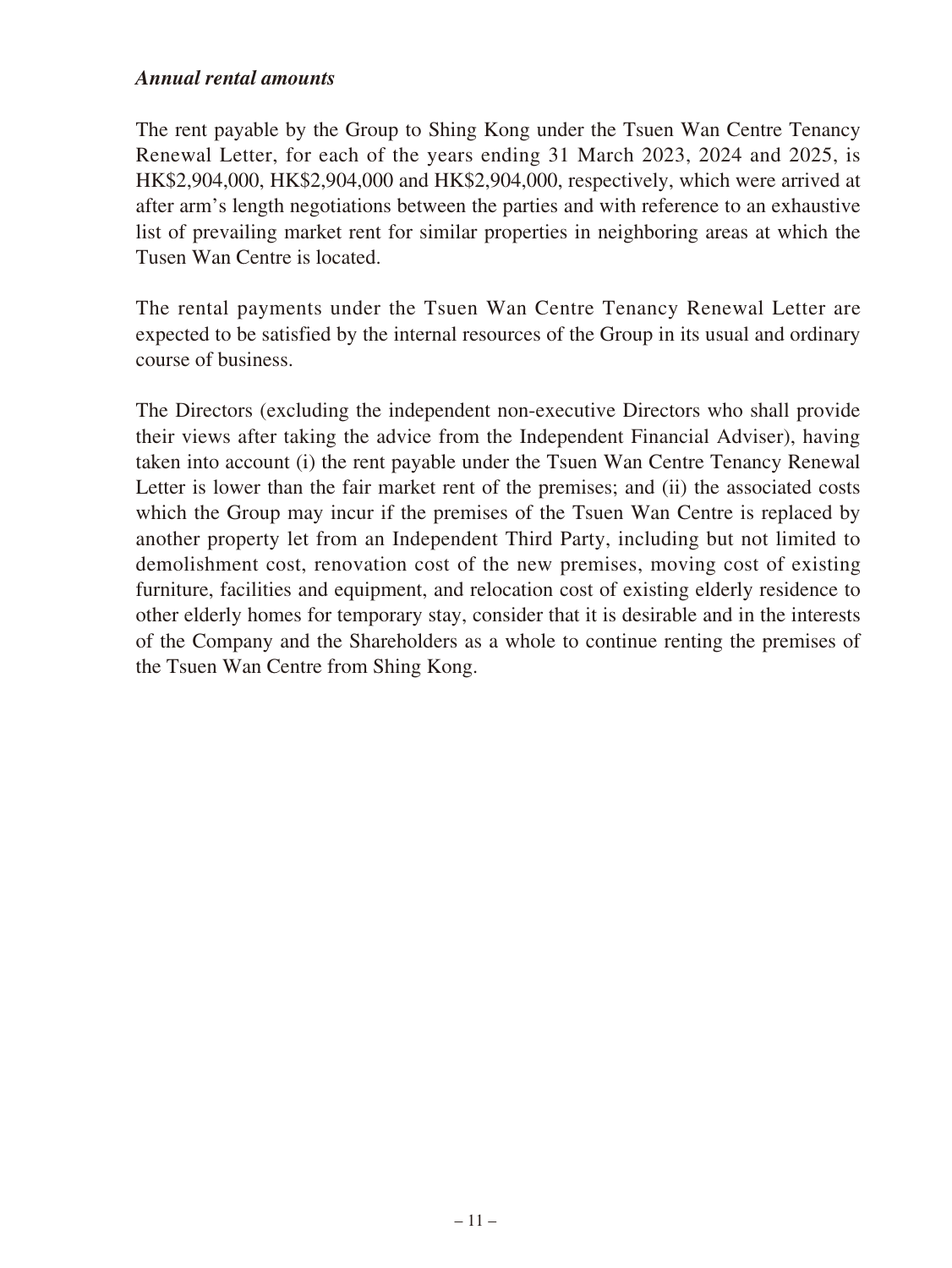# **(6) Renewal Letter between Smarts Corporation and Happy Luck ("Happy Luck Home Tenancy Renewal Letter")**

Happy Luck, an indirect wholly owned subsidiary of the Company, as tenant, has entered into the Happy Luck Home Tenancy Renewal Letter with Smarts Corporation as landlord in relation to the leasing of the premises of the Happy Luck Home, the principal terms of which are set out as follows:

| Date:                                      | 17 May 2022                                                                                                                                                                |
|--------------------------------------------|----------------------------------------------------------------------------------------------------------------------------------------------------------------------------|
| <b>Parties:</b>                            | Happy Luck, as tenant<br>(1)<br>Smarts Corporation, as landlord<br>(ii)                                                                                                    |
| <b>Location of property:</b>               | 2nd Floor of Phase 1 of Commercial Development of<br>Allway Gardens, Nos. 187–195 Tsuen King Circuit, Nos.<br>2–22 On Yat Street, Tsuen Wan, New Territories, Hong<br>Kong |
| Size of property<br>(saleable floor area): | Approximately 15,729 sq. ft.                                                                                                                                               |
| Term:                                      | 1 April 2022 to 31 March 2025 (subject to renewal)                                                                                                                         |

#### *Historical rental amounts*

The historical rental amounts paid by the Group to Smarts Corporation under the Happy Luck Home Tenancy Agreement (as defined in the Prospectus) for the three years ended 31 March 2020, 2021 and 2022 was HK\$2,832,200, HK\$2,724,000 and HK\$2,724,000, respectively.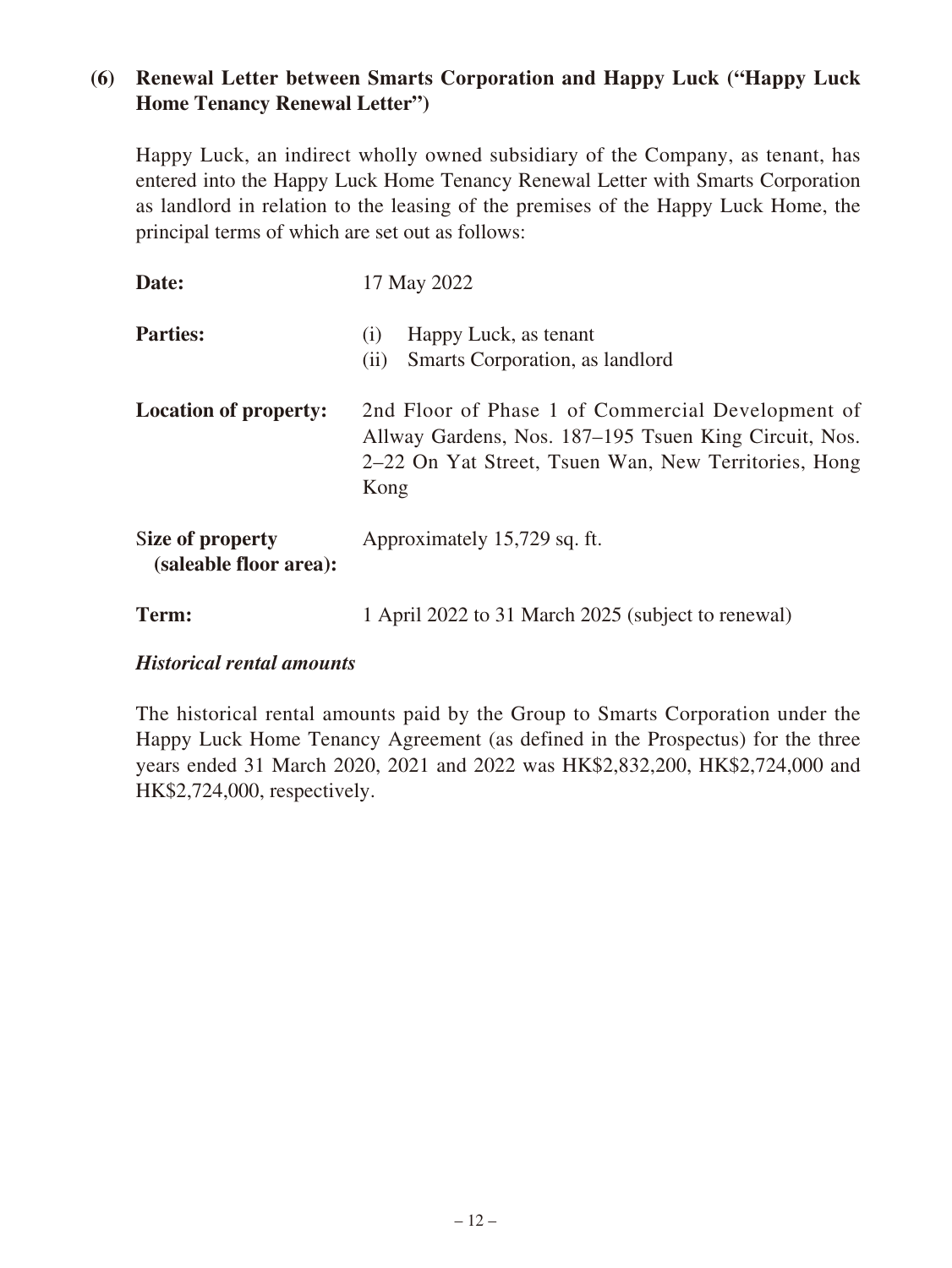The rent payable by the Group to Smarts Corporation under the Happy Luck Home Tenancy Renewal Letter, for each of the years ending 31 March 2023, 2024 and 2025, is HK\$2,724,000, HK\$2,724,000 and HK\$2,724,000, respectively, which were arrived at after arm's length negotiations between the parties and with reference to an exhaustive list of prevailing market rent for similar properties in neighboring areas at which the Happy Luck Home is located.

The rental payments under the Happy Luck Home Tenancy Renewal Letter are expected to be satisfied by the internal resources of the Group in its usual and ordinary course of business.

The Directors (excluding the independent non-executive Directors who shall provide their views after taking the advice from the Independent Financial Adviser), having taken into account (i) the rent payable under the Happy Luck Home Tenancy Renewal Letter is lower than the fair market rent of the premises; and (ii) the associated costs which the Group may incur if the premises of the Happy Luck Home is replaced by another property let from an Independent Third Party, including but not limited to demolishment cost, renovation cost of the new premises, moving cost of existing furniture, facilities and equipment, and relocation cost of existing elderly residence to other elderly homes for temporary stay, consider that it is desirable and in the interests of the Company and the Shareholders as a whole to continue renting the premises of the Happy Luck Home from Smarts Corporation.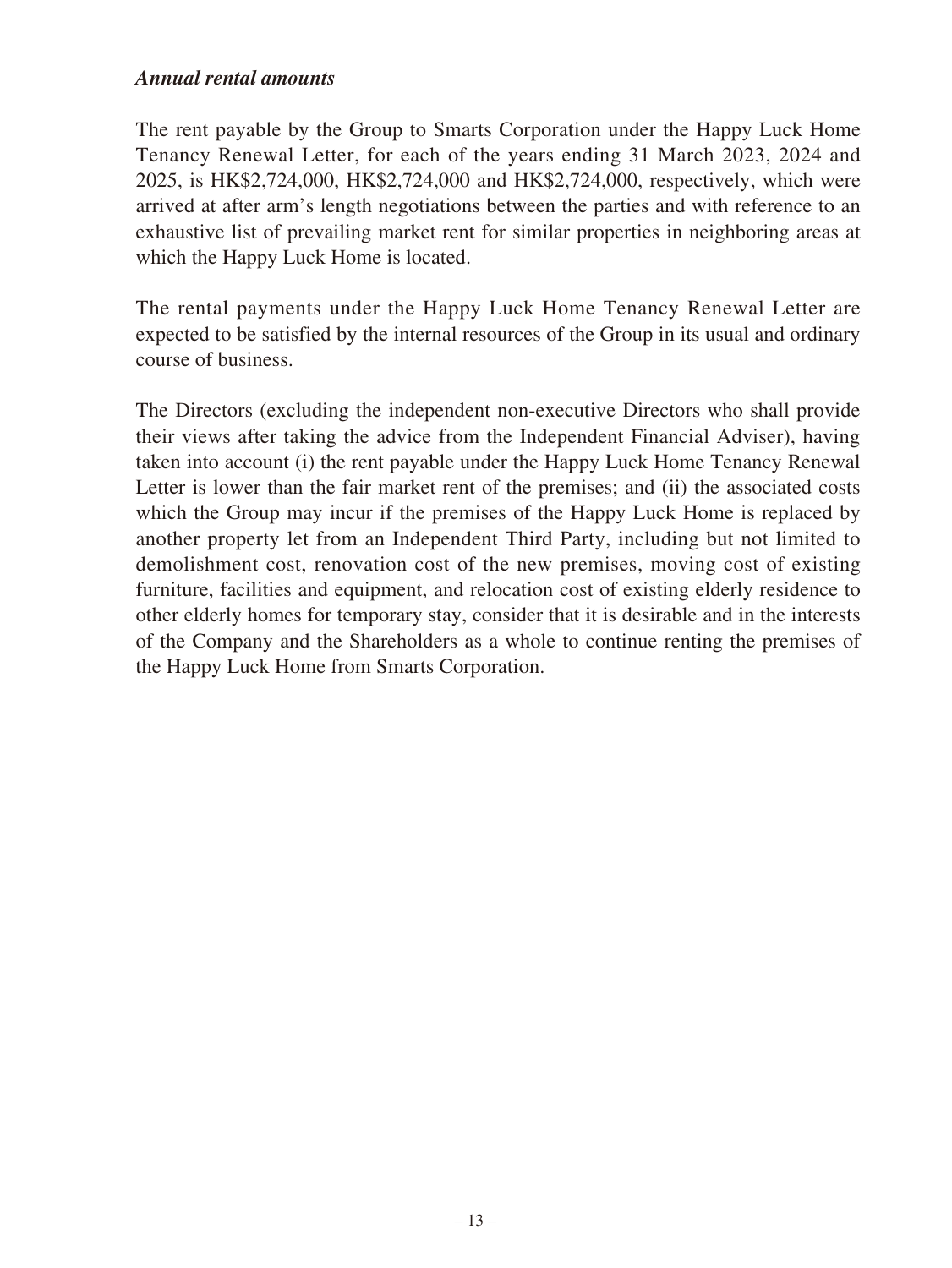# **(7) Renewal Letter between Mr. Ngai, Mr. Lam Kong and Tsuen Wan Elderly Centre ("Tsuen Wan Staff Quarters Tenancy Renewal Letter")**

Tsuen Wan Elderly Centre, an indirect wholly owned subsidiary of the Company, as tenant, has entered into the Tsuen Wan Staff Quarters Tenancy Renewal Letter with Mr. Ngai and Mr. Lam Kong as landlords in relation to the leasing of the premises of the staff quarters for the Tsuen Wan Centre, the principal terms of which are set out as follows:

| Date:                                      | 17 May 2022                                                                                                                 |
|--------------------------------------------|-----------------------------------------------------------------------------------------------------------------------------|
| <b>Parties:</b>                            | Tsuen Wan Elderly Centre, as tenant<br>(1)<br>Mr. Ngai and Mr. Lam Kong, as landlords<br>(ii)                               |
| <b>Location of property:</b>               | Flat C, 24/F, Block 9 (Nanking House), Tsuen Wan Centre,<br>89 Tsuen King Circuit, Tsuen Wan, New Territories, Hong<br>Kong |
| Size of property<br>(saleable floor area): | Approximately 425 sq. ft.                                                                                                   |
| Term:                                      | 1 April 2022 to 31 March 2025 (subject to renewal)                                                                          |

## *Historical rental amounts*

The historical rental amounts paid by the Group to Mr. Ngai and Mr. Lam Kong under the Tsuen Wan Staff Quarters Tenancy Agreement (as defined in the Prospectus) for the three years ended 31 March 2020, 2021 and 2022 was HK\$145,920, HK\$146,400 and HK\$146,400, respectively.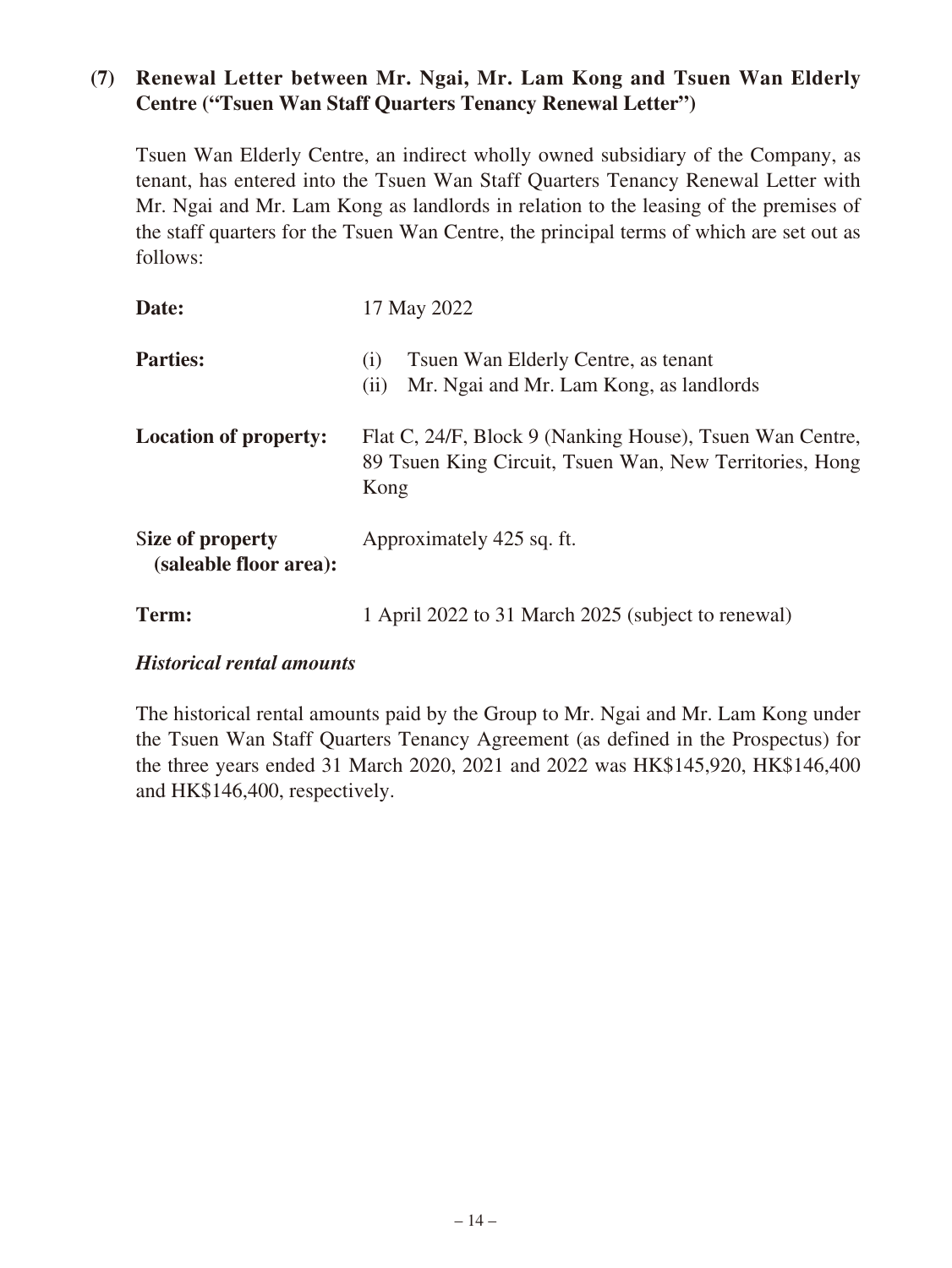The rent payable by the Group to Mr. Ngai and Mr. Lam Kong under the Tsuen Wan Staff Quarters Tenancy Renewal Letter, for each of the years ending 31 March 2023, 2024 and 2025, is HK\$146,400, HK\$146,400 and HK\$146,400, respectively, which were arrived at after arm's length negotiations between the parties and with reference to an exhaustive list of prevailing market rent for similar properties in neighboring areas at which the staff quarters of the Tsuen Wan Centre are located.

The rental payments under the Tsuen Wan Staff Quarters Tenancy Renewal Letter are expected to be satisfied by the internal resources of the Group in its usual and ordinary course of business.

The Directors (excluding the independent non-executive Directors who shall provide their views after taking the advice from the Independent Financial Adviser), having taken into account (ii) the rent payable under the Tsuen Wan Staff Quarters Tenancy Renewal Letter is equal or lower than the fair market rent of the premises; and (ii) the associated costs which the Group may incur if the premises of the staff quarters for the Tsuen Wan Centre is replaced by another property let from an Independent Third Party, including but not limited to demolishment cost, renovation cost of the new premises, moving cost of existing furniture, facilities and equipment, and relocation cost of existing elderly residence to other elderly homes for temporary stay, consider that it is desirable and in the interests of the Company and the Shareholders as a whole to continue renting the premises from Mr. Ngai and Mr. Lam Kong.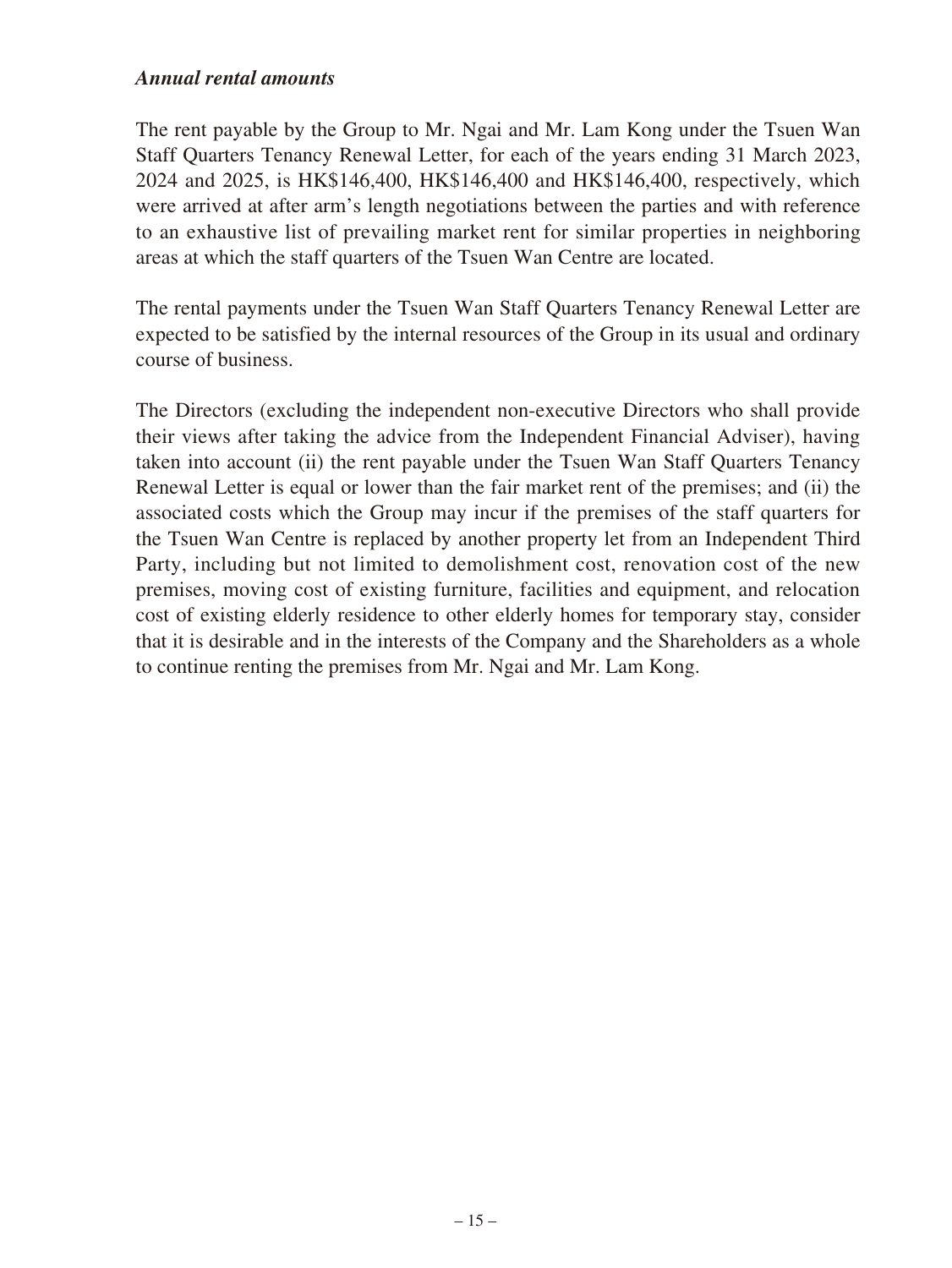# **(8) Renewal Letter between Ms. Ngai, Kato Elderly Affairs and Kato Kung ("Kato Staff Quarters Tenancy Renewal Letter")**

Kato Kung, an indirect wholly owned subsidiary of the Company, as tenant, has entered into the Kato Staff Quarters Tenancy Renewal Letter with Ms. Ngai and Kato Elderly Affairs as landlords in relation to the leasing of the premises of the staff quarters for the Kato Elderly Home and Kato Home for the Aged, the principal terms of which are set out as follows:

| Date:                                      | 17 May 2022                                                                                                             |
|--------------------------------------------|-------------------------------------------------------------------------------------------------------------------------|
| <b>Parties:</b>                            | Kato Kung, as tenant<br>(1)<br>Ms. Ngai and Kato Elderly Affairs, as landlords<br>(11)                                  |
| <b>Location of property:</b>               | Rooms C and D on 2/F and Flat Roof, Lakeshore Building,<br>7 Tseng Choi Street, Tuen Mun, New Territories, Hong<br>Kong |
| Size of property<br>(saleable floor area): | Approximately 8,257 sq. ft.                                                                                             |
| Term:                                      | 1 April 2022 to 31 March 2025 (subject to renewal)                                                                      |

## *Historical rental amounts*

The historical rental amounts paid by the Group to Ms. Ngai and Kato Elderly Affairs under the Kato Staff Quarters Tenancy Agreement (as defined in the Prospectus) for the three years ended 31 March 2020, 2021 and 2022 was HK\$321,120, HK\$356,400 and HK\$356,400, respectively.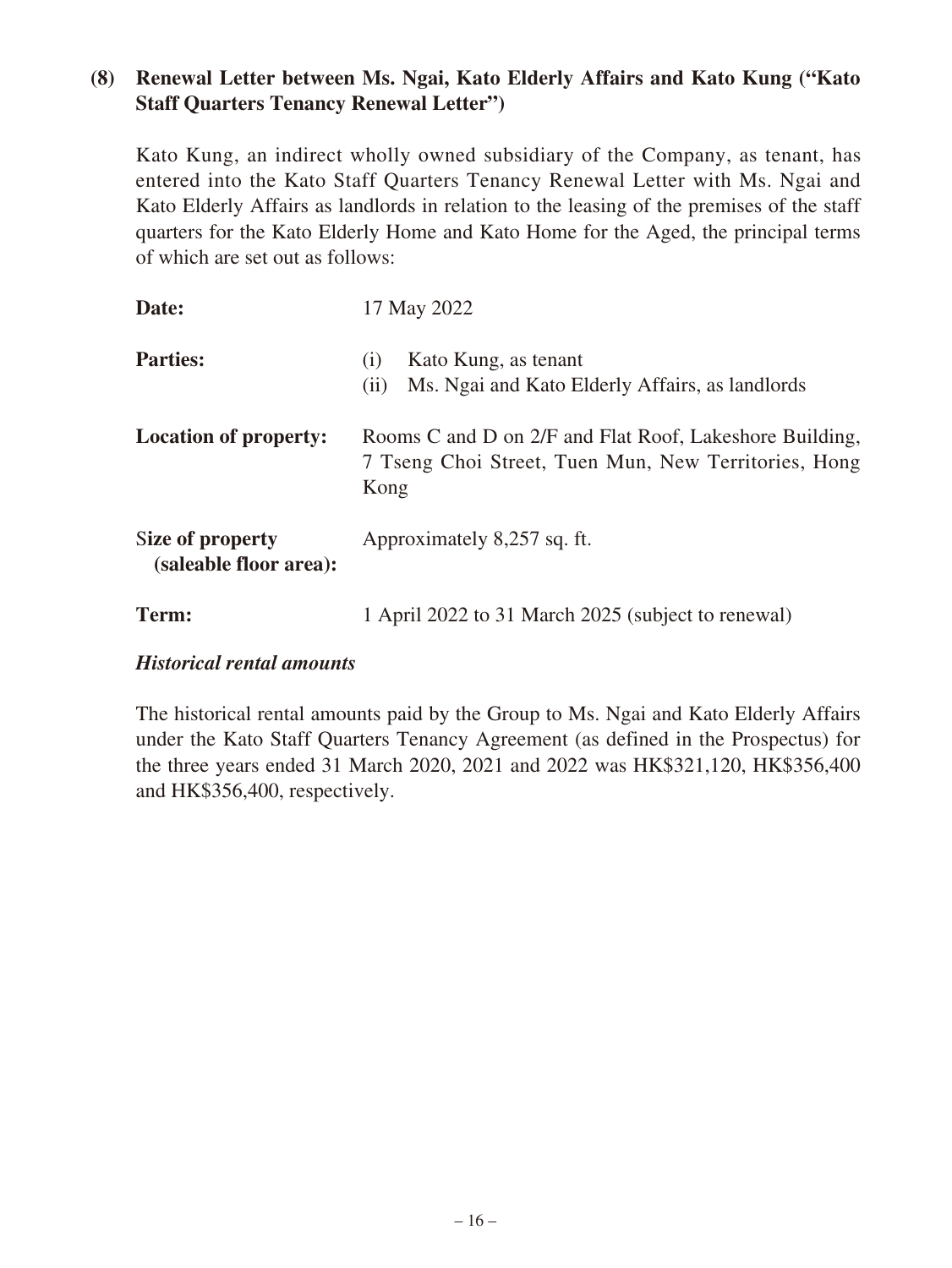The rent payable by the Group to Ms. Ngai and Kato Elderly Affairs under the Kato Staff Quarters Tenancy Renewal Letter, for each of the years ending 31 March 2023, 2024 and 2025, is HK\$356,400, HK\$356,400 and HK\$356,400, respectively, which were arrived at after arm's length negotiations between the parties and with reference to an exhaustive list of prevailing market rent for similar properties in neighboring areas at which the staff quarters for the Kato Elderly Home and Kato Home for the Aged are located.

The rental payments under the Kato Staff Quarters Tenancy Renewal Letter are expected to be satisfied by the internal resources of the Group in its usual and ordinary course of business.

The Directors (excluding the independent non-executive Directors who shall provide their views after taking the advice from the Independent Financial Adviser), having taken into account (i) the rent payable under the the Kato Staff Quarters Tenancy Renewal Letter is lower than the fair market rent of the premises; and (ii) the associated costs which the Group may incur if the premises of the staff quarters for the Kato Elderly Home and Kato Home for the Aged is replaced by another property let from an Independent Third Party, including but not limited to demolishment cost, renovation cost of the new premises, moving cost of existing furniture, facilities and equipment, and relocation cost of existing elderly residence to other elderly homes for temporary stay, consider that it is desirable and in the interests of the Company and the Shareholders as a whole to continue renting the premises from Ms. Ngai and Kato Elderly Affairs.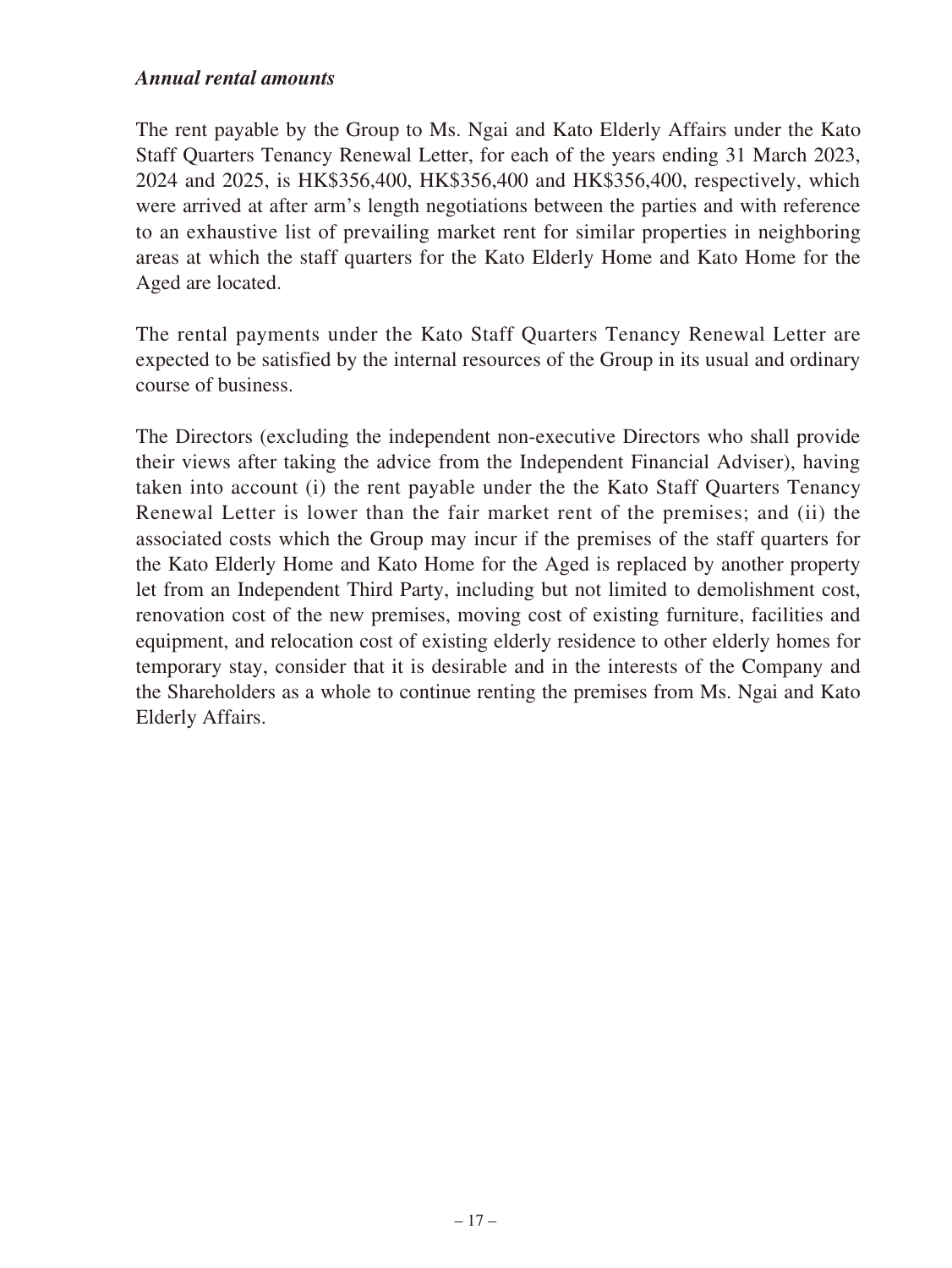## **(9) Renewal Letter between Ms. Ngai, Happy Luck, Jane's Home, Oriental Chinese and Tsuen Wan Elderly Centre ("Staff Quarters Tenancy Renewal Letter")**

Happy Luck, Jane's Home, Oriental Chinese and Tsuen Wan Elderly Centre, all indirect wholly owned subsidiaries of the Company, as tenants, have entered into the Staff Quarters Tenancy Renewal Letter with Ms. Ngai as landlord in relation to the leasing of the premises of the staff quarters for the Happy Luck Home, Pine Villa, Fai To Sino West Home and Tsuen Wan Centre, the principal terms of which are set out as follows:

| Date:                                      | 17 May 2022                                                                                                                   |
|--------------------------------------------|-------------------------------------------------------------------------------------------------------------------------------|
| <b>Parties:</b>                            | Happy Luck, Jane's Home, Oriental Chinese and<br>(i)<br>Tsuen Wan Elderly Centre, as tenants<br>Ms. Ngai, as landlord<br>(11) |
| <b>Location of property:</b>               | 3/F, Four Sea Mansion, 11 Fa Yuen Street, Mongkok,<br>Hong Kong                                                               |
| Size of property<br>(saleable floor area): | Approximately 799 sq. ft.                                                                                                     |
| Term:                                      | 1 April 2022 to 31 March 2025 (subject to renewal)                                                                            |

## *Historical rental amounts*

The historical rental amounts paid by the Group to Ms. Ngai under the Staff Quarters Tenancy Agreement (as defined in the Prospectus) for the three years ended 31 March 2020, 2021 and 2022 was HK\$255,359, HK\$254,400 and HK\$254,400, respectively.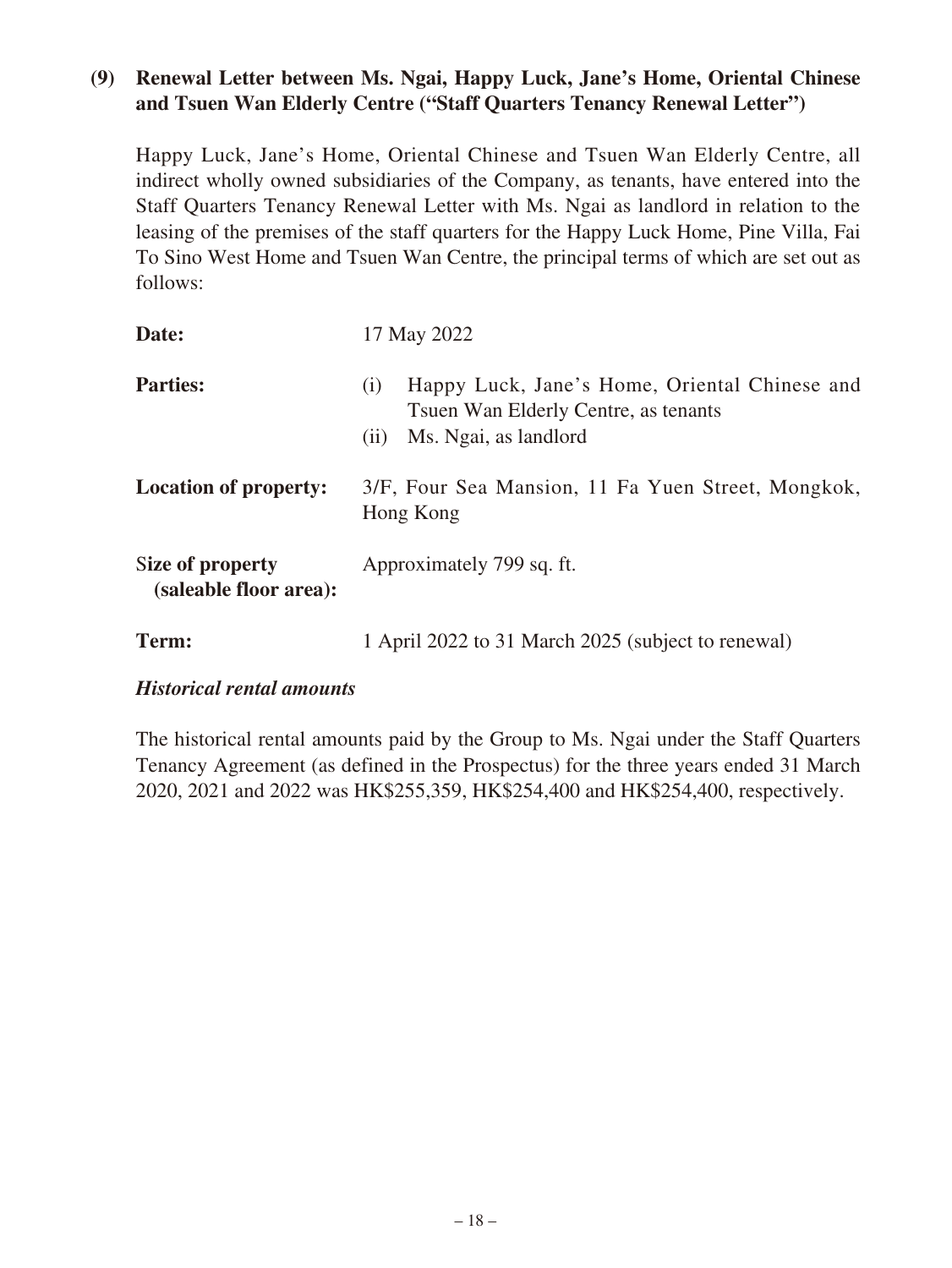The rent payable by the Group to Ms. Ngai the tenancy under the Staff Quarters Tenancy Renewal Letter, for each of the years ending 31 March 2023, 2024 and 2025, is HK\$254,400, HK\$254,400 and HK\$254,400, respectively, which were arrived at after arm's length negotiations between the parties and with reference to an exhaustive list of prevailing market rent for similar properties in neighboring areas at which the staff quarters for the Happy Luck Home, Pine Villa, Fai To Sino West Home and Tsuen Wan Centre are located.

The rental payments under the Staff Quarters Tenancy Renewal Letter are expected to be satisfied by the internal resources of the Group in its usual and ordinary course of business.

The Directors (excluding the independent non-executive Directors who shall provide their views after taking the advice from the Independent Financial Adviser), having taken into account (i) the rent payable under the Staff Quarters Tenancy Renewal Letter is equal or lower than the fair market rent of the premises; and (ii) the associated costs which the Group may incur if the premises of the staff quarters for the Happy Luck Home, Pine Villa, Fai To Sino West Home and Tsuen Wan Centre is replaced by another property let from an Independent Third Party, including but not limited to demolishment cost, renovation cost of the new premises, moving cost of existing furniture, facilities and equipment, and relocation cost of existing elderly residence to other elderly homes for temporary stay, consider that it is desirable and in the interests of the Company and the Shareholders as a whole to continue renting the premises from Ms. Ngai.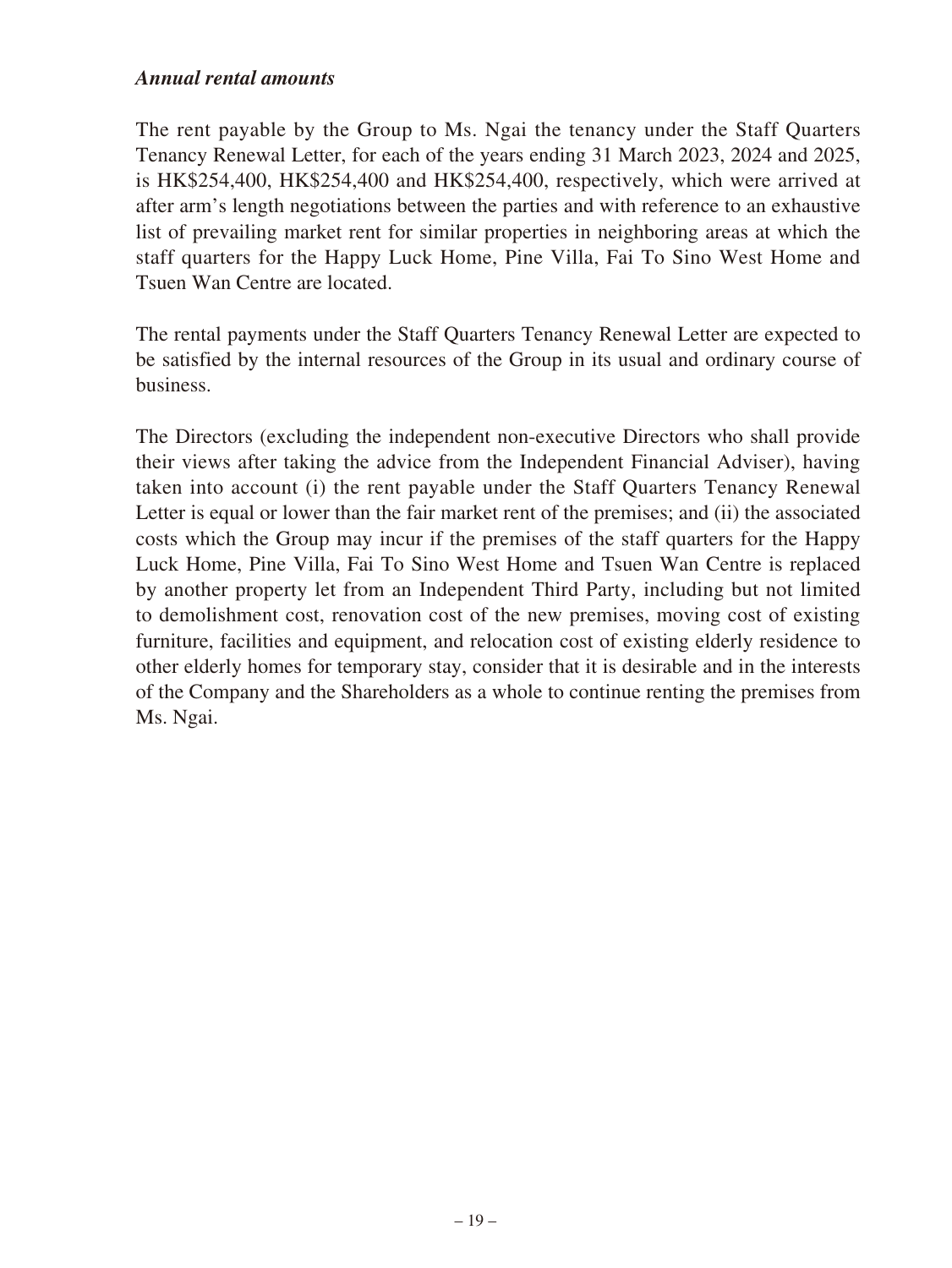# **(10) Renewal Letter between Ms. Ngai and Oriental Chinese ("Fai To Sino West Staff Quarters Tenancy Renewal Letter")**

Oriental Chinese, our indirect wholly owned subsidiary of the Company, as tenant, has entered into the Fai To Sino West Staff Quarters Tenancy Renewal Letter with Ms. Ngai as landlord in relation to the leasing of the premises of the staff quarters for the Fai To Sino West Home, the principal terms of which are set out as follows:

| Date:                                      | 17 May 2022                                                                       |
|--------------------------------------------|-----------------------------------------------------------------------------------|
| <b>Parties:</b>                            | Oriental Chinese, as tenant<br>(1)<br>Ms. Ngai, as landlord<br>(i)                |
| <b>Location of property:</b>               | Room 10, 3/F, Tung Shun Hing Building, 22 Chi Kiang<br>Street, Kowloon, Hong Kong |
| Size of property<br>(saleable floor area): | Approximately 266 sq. ft.                                                         |
| Term:                                      | 1 April 2022 to 31 March 2025 (subject to renewal)                                |

#### *Historical rental amounts*

The historical rental amounts paid by the Group to Ms. Ngai under the Fai To Sino West Staff Quarters Tenancy Agreement (as defined in the Prospectus) for the three years ended 31 March 2020, 2021 and 2022 was HK\$60,000, HK\$60,000 and HK\$60,000, respectively.

#### *Annual rental amounts*

The rent payable by the Group to Ms. Ngai under the Fai To Sino West Staff Quarters Tenancy Renewal Letter, for each of the years ending 31 March 2023, 2024 and 2025, is HK\$60,000, HK\$60,000 and HK\$60,000, respectively, which were arrived at after arm's length negotiations between the parties and with reference to an exhaustive list of prevailing market rent for similar properties in neighboring areas at which the staff quarters for the Fai To Sino West Home are located.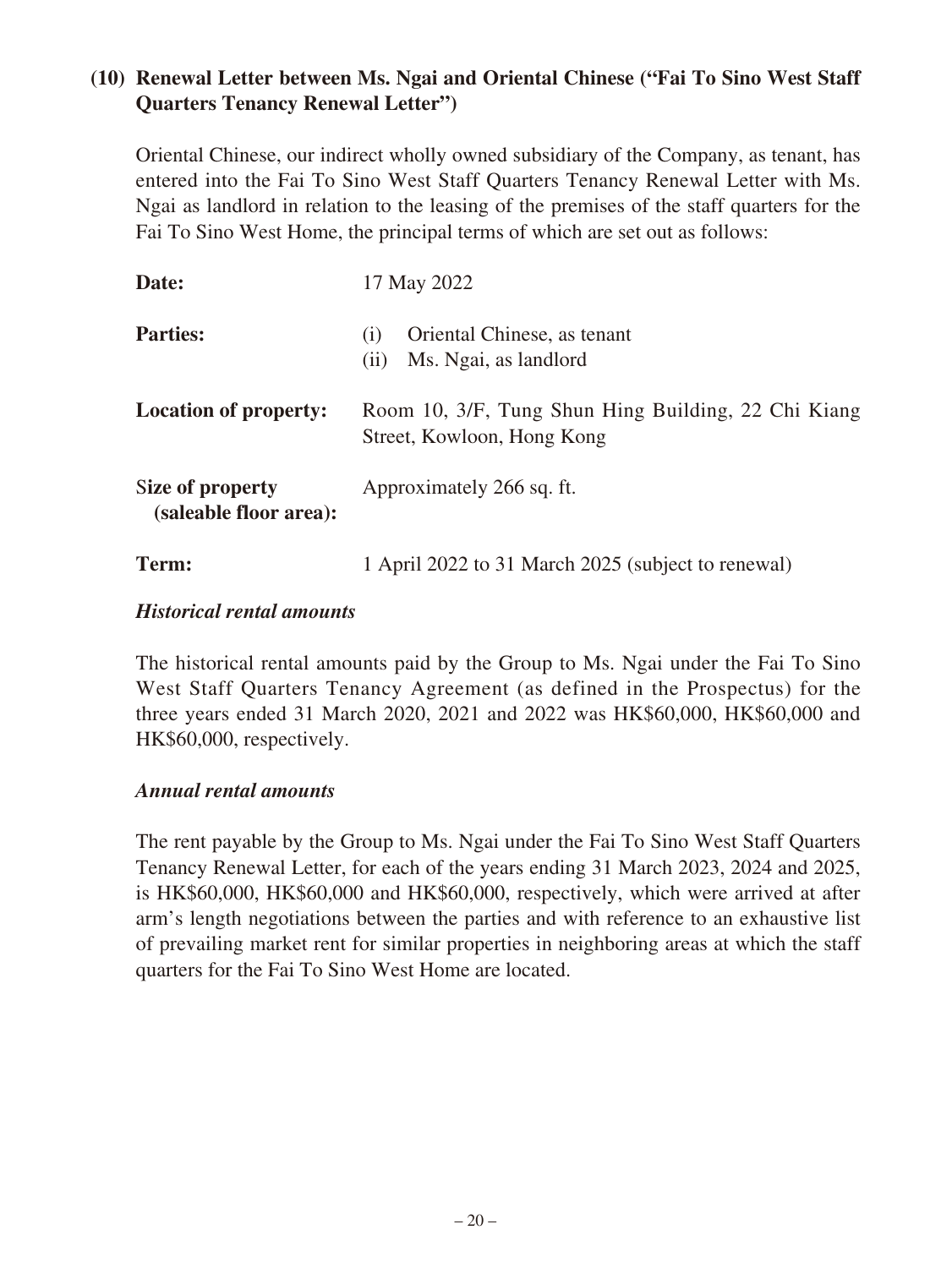The rental payments under the Fai To Sino West Staff Quarters Tenancy Renewal Letter are expected to be satisfied by the internal resources of the Group in its usual and ordinary course of business.

The Directors (excluding the independent non-executive Directors who shall provide their views after taking the advice from the Independent Financial Adviser), having taken into account (i) the rent payable under the the Fai To Sino West Staff Quarters Tenancy Renewal Letter is lower than the fair market rent of the premises; and (ii) the associated costs which the Group may incur if the premises of the staff quarters for the Fai To Sino West Home is replaced by another property let from an Independent Third Party, including but not limited to demolishment cost, renovation cost of the new premises, moving cost of existing furniture, facilities and equipment, and relocation cost of existing elderly residence to other elderly homes for temporary stay, consider that it is desirable and in the interests of the Company and the Shareholders as a whole to continue renting the premises from Ms. Ngai.

# **PRICING POLICY**

The Group shall determine the rent payable for each of the Renewal Letters after arm's length negotiations with the respective landlords based on normal commercial principles with reference to the prevailing market rent of leases of comparable premises, the historical quotations to other Independent Third Parties by the respective landlords for similar leases, and other factors such as floor area, facilities and location.

To ensure the rent payable under each of the Renewal Letters is fair and reasonable and not less favourable than the rent payable to Independent Third Parties in respect of the same or similar premises, the management of the Company will follow the below procedures:

- (i) search for actual rental transactions of the same premises, premises in the same building and premises in the neighboring area (where such transactions are not available, refer to real estate industry publications describing price trends in the relevant areas);
- (ii) compare the said market rent (or price trends, where applicable) with the rent payable under the Renewal Letters; and
- (iii) in cases where rent payable offer by the respective landlords under any of the Renewal Letters is higher than the prevailing market rent of the relevant premises, request such landlord(s) to reduce the rent payable.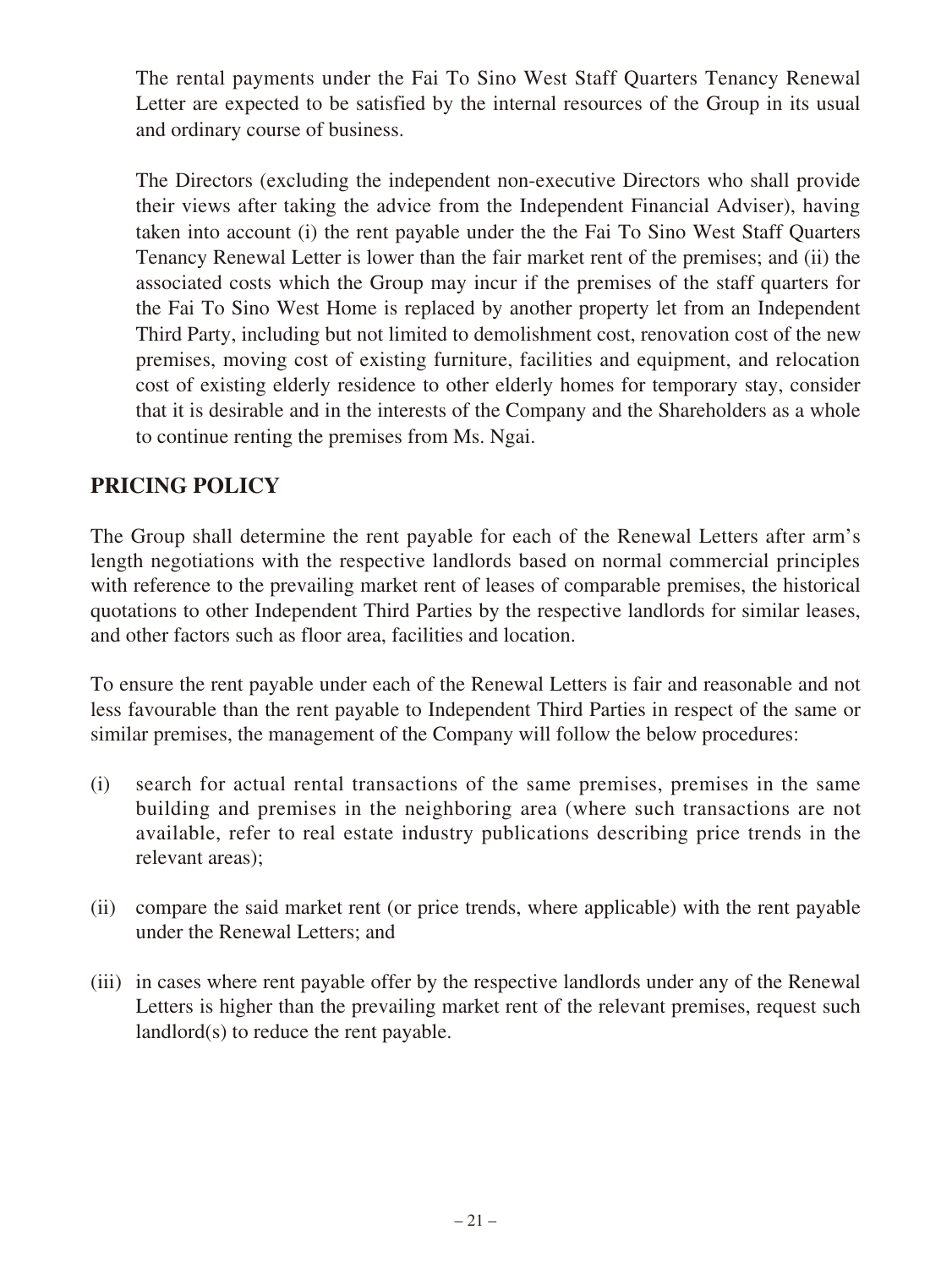# **RIGHT-OF-USE ASSET**

According to HKFRS 16, the Group, as tenant, was required to recognise the leases under the Existing Leases as right-of-use assets and lease liabilities in the consolidated statement of the financial position of the Group. The Company has fully recognised the right-of-use assets of the Existing Leases based on a period of 10 years during the financial year ended 31 March 2020. From accounting perspective, no additional right-of-use assets will be recognised for these Premises when entering into the Renewal Letters.

The Company recognised the value of the right-of-use assets of the Existing Leases based on a 10-year period (with non-cancellable period of three years and optional period of seven years) during the year ended 31 March 2020 due to the following reasons:

- (i) the tenancy agreements of the Existing Leases contain the provision to renew the leases for three years upon expiry of the Existing Leases, and another provision to renew the leases for another three years without further negotiation with the landlords, together with a one-year notice period to terminate the leases by the landlords. The renewal of the leases are at the sole discretion of the Group. Hence, the Group has the right to use the relevant Premises for 10 years in total should it desire to do so, subject to the compliance with the applicable requirements of the Listing Rules;
- (ii) given the Premises are mainly used as elderly homes and it is not ideal to move elderlies around, especially if they require special care services. The time and cost incurred for re-location of elderlies is high, hence it is in the commercial interests and beneficial to the Group to continue to lease the Premises on reasonable terms and keep its elderly homes at the existing locations; and
- (iii) the Group has indicated its intention to renew the Existing Leases with the landlords on the same terms and conditions upon the expiry of the non-cancellable period of three years, and to renew another three years upon the second term.

As at 31 March 2022, the total carrying values of the right-to-use assets related to the leases under the Renewal Letters is approximately HK\$103 million, which represents the present value of the aggregate lease payments to be made by the Group for the remaining seven years of lease term and calculated by discounting the lease payments by the incremental borrowing rate.

Shareholders should note that the above disclosed carrying values of right-of-use assets is unaudited and may be subject to adjustment in the future.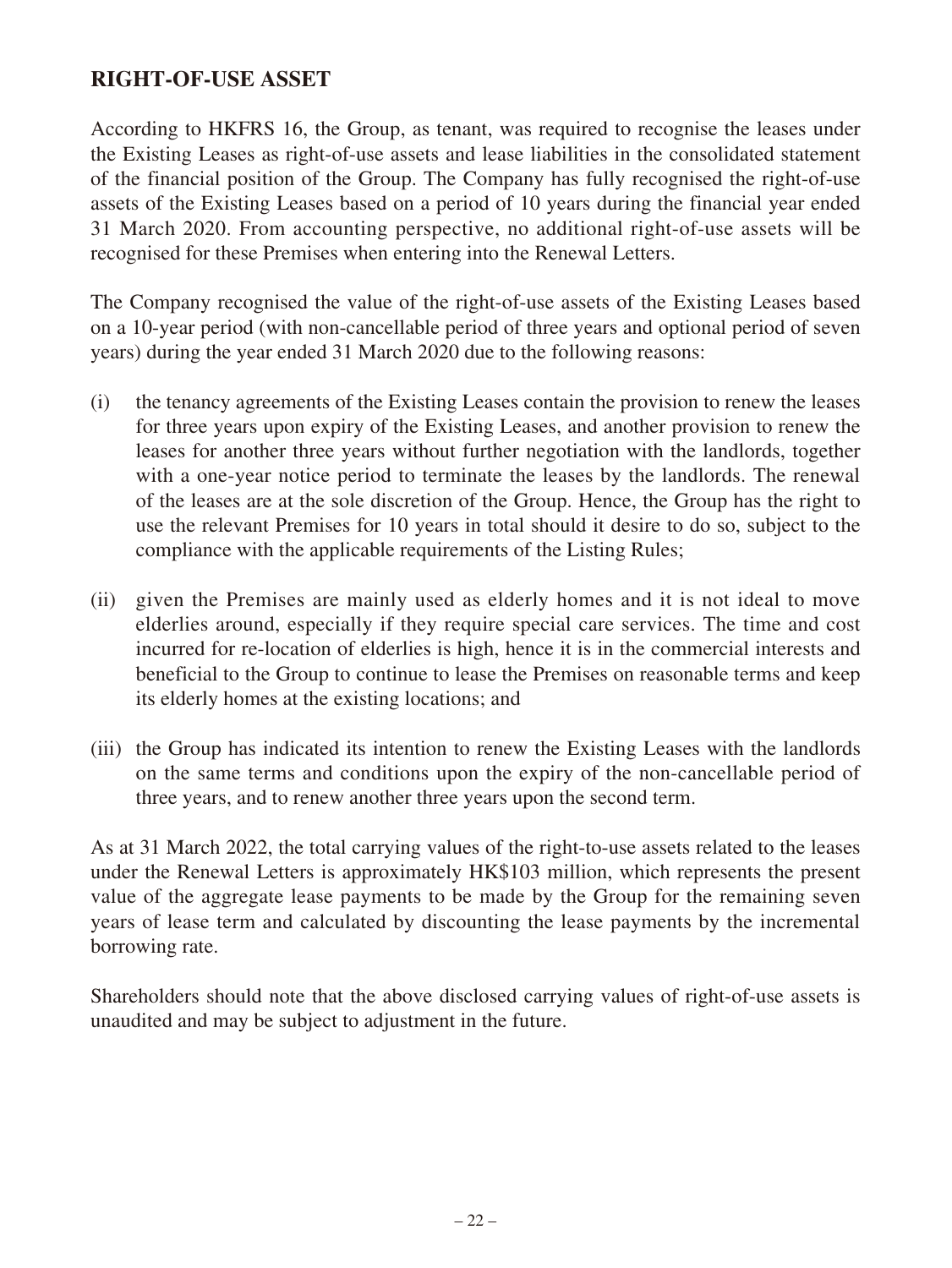# **REASONS FOR AND BENEFITS OF ENTERING INTO THE RENEWAL LETTERS**

The Group has been occupying the premises under the Existing Leases for its business and operation since the respective commencement date of the Existing Leases. In order to ensure that the business and operation of the Group will not be affected upon the expiration of the Existing Leases on 31 March 2022, the Group entered into the Renewal Letters with the respective landlords on 17 May 2022 for a term of three years from 1 April 2022 to 31 March 2025.

The Group has also engaged an independent property valuer to assess the fair market rent of the Premises which were of the opinion that the rental payments under the Renewal Letters are fair and reasonable, compared with the open market rent of similar properties at the vicinity of each of the Premises.

It has always been the intention of the Group to enter into the Renewal Letters prior to the expiration of the Initial Term. However, when preparing the relevant documents in relation to the Renewal Letters, the Company had various discussions with professional parties including legal advisers and the sponsor to the IPO of the Company since January 2022 on the calculation of the size tests of the transactions under the Renewal Letters using the residual value of the right-of-use assets. To ensure full compliance with the Listing Rules, the Company did not rush to enter into the Renewal Letters and sought for the view of the Stock Exchange. The Landlords have agreed to let the Group continue occupying the Premises until the Renewal Letters are signed and allow the Group to pay the outstanding rental amounts incurred after the expiry of the Initial Term upon the signing of the Renewal Letters.

In view of the above, the Directors (excluding the independent non-executive Directors who shall provide their views after taking the advice from the Independent Financial Adviser) consider that the terms of each of the Renewal Letters and the transactions contemplated thereunder, are fair and reasonable; and each of the Renewal Letters and the transactions contemplated thereunder are on normal commercial terms or better, in the ordinary and usual course of business of the Group and in the interests of the Group and its Shareholders as a whole.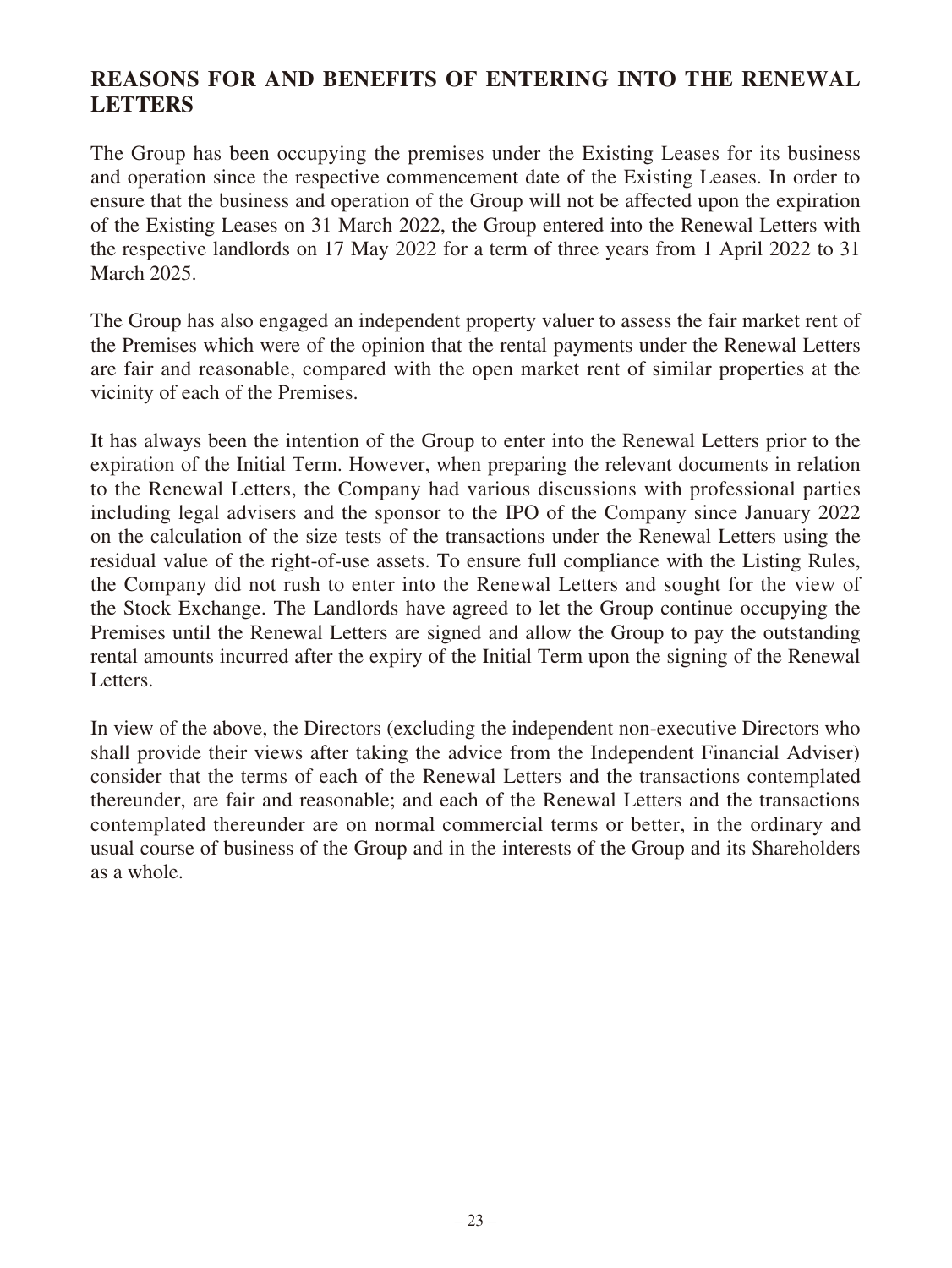# **INTERNAL CONTROL MEASURES**

In order to ensure that the pricing basis is adhered to for each of the Renewal Letters and the connected transactions under the Renewal Letters are in compliance with the requirements of the Listing Rules, the Company has adopted the following internal control measures:

- (i) the relevant operation departments and management of the Group have examined the proposed rent under the Renewal Letters in order to ensure that such rent is determined based on arm's length negotiations between the parties and the terms of the Tenancy Agreements and/or the Renewal Letters are fair and reasonable, on normal commercial terms and on terms that are no less favourable to the Group than those available from Independent Third Parties;
- (ii) the finance department of the Group has reviewed whether the proposed rent payable under each of the Renewal Letters is in line with the pricing policy;
- (iii) the Group has complied with the requirements under the connected transaction rules of the Listing Rules for the annual review by the independent auditor and the independent non-executive directors in respect of the transactions contemplated under the Renewal Letters; and
- (iv) the Company's responsible management with assistance from external legal, accounting or other professional advisers continues to oversee and monitor the Company's on-going compliance with the Listing Rules in relation to the Group's lease arrangements.

By implementing the above measures, the Directors (excluding the independent non-executive Directors who shall provide their views after taking the advice from the Independent Financial Adviser) consider that the Group has appropriate internal control procedures to ensure that the transactions under the Renewal Letters will be conducted on normal commercial terms and in the interests of the Group and its Shareholders as a whole.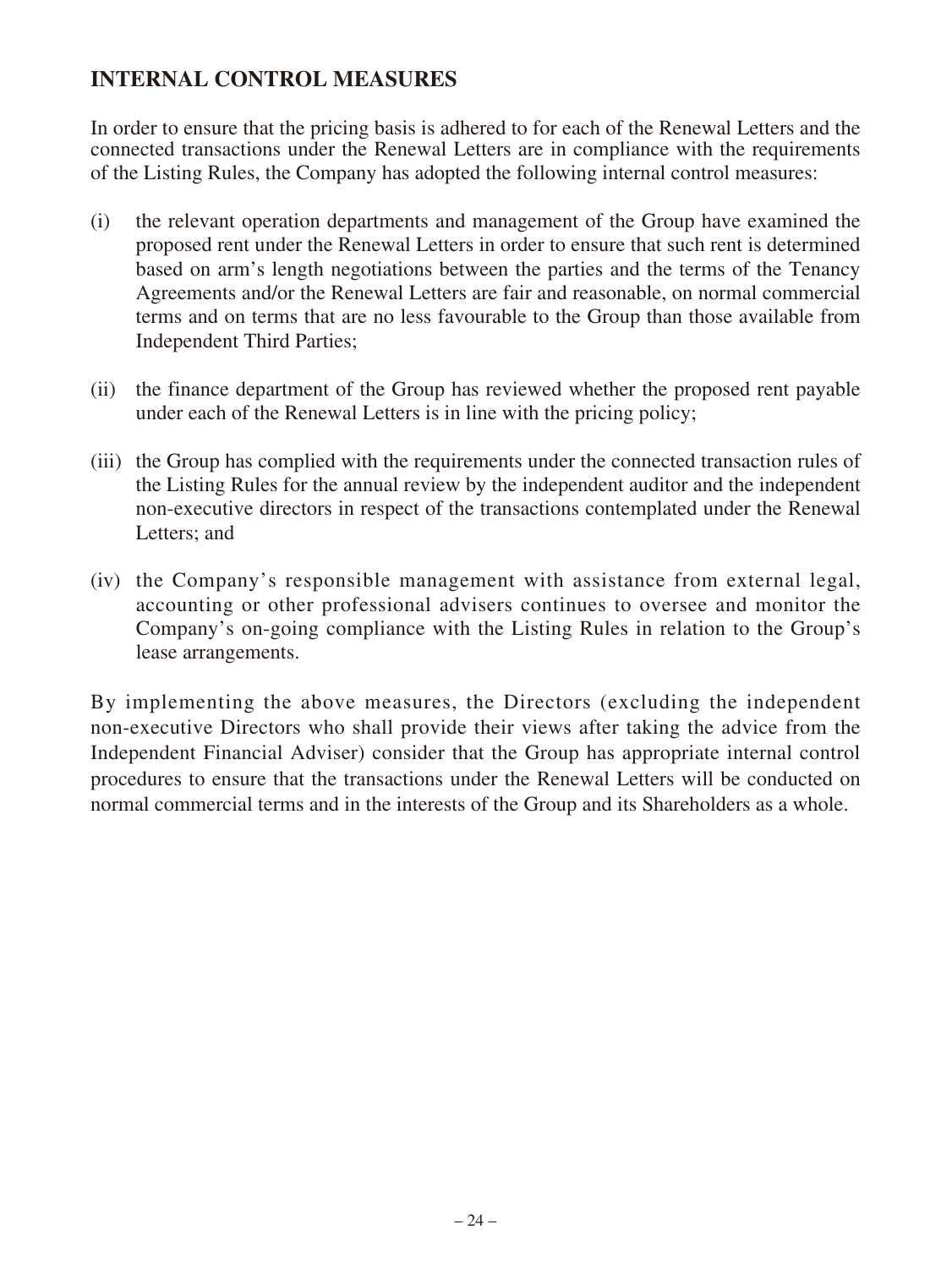# **INFORMATION ON THE PARTIES**

# **The Group**

The Group is an established operator of residential care homes for the elderly in Hong Kong offering a wide range of residential care and day care services for the elderly including (i) the provision of accommodation, professional nursing and care-taking services, nutritional management, medical services, physiotherapy and occupational therapy services, psychological and social care services, individual care plans and recreational services; (ii) the sale of healthcare and medical goods and the provision of add-on healthcare services to the residents; and (iii) provision of elderly community care services.

Mr. Ngai and Ms. Ngai are executive Directors and controlling shareholders of the Company. Mr. Lam Kong is the brother of Mr. Ngai.

Classic Mate, Perfect Cheer, Shing Kong and Smarts Corporation are all companies incorporated in Hong Kong with limited liability and wholly owned by Four Rings Property Agency Limited, a company indirectly wholly owned by Ms. Ngai. Classic Mate, Perfect Cheer, Shing Kong and Smarts Corporation are principally engaged in properties investment holding.

Kato Elderly Affairs and Kato Property are both companies incorporated in Hong Kong with limited liability and owned as to 60% by Four Rings Property Agency Limited, a company indirectly wholly owned by Ms. Ngai. Kato Elderly Affairs and Kato Property are principally engaged in properties investment holding.

Four Rings Property Agency Limited is a company incorporated in Hong Kong with limited liability and is principally engaged in investment holding.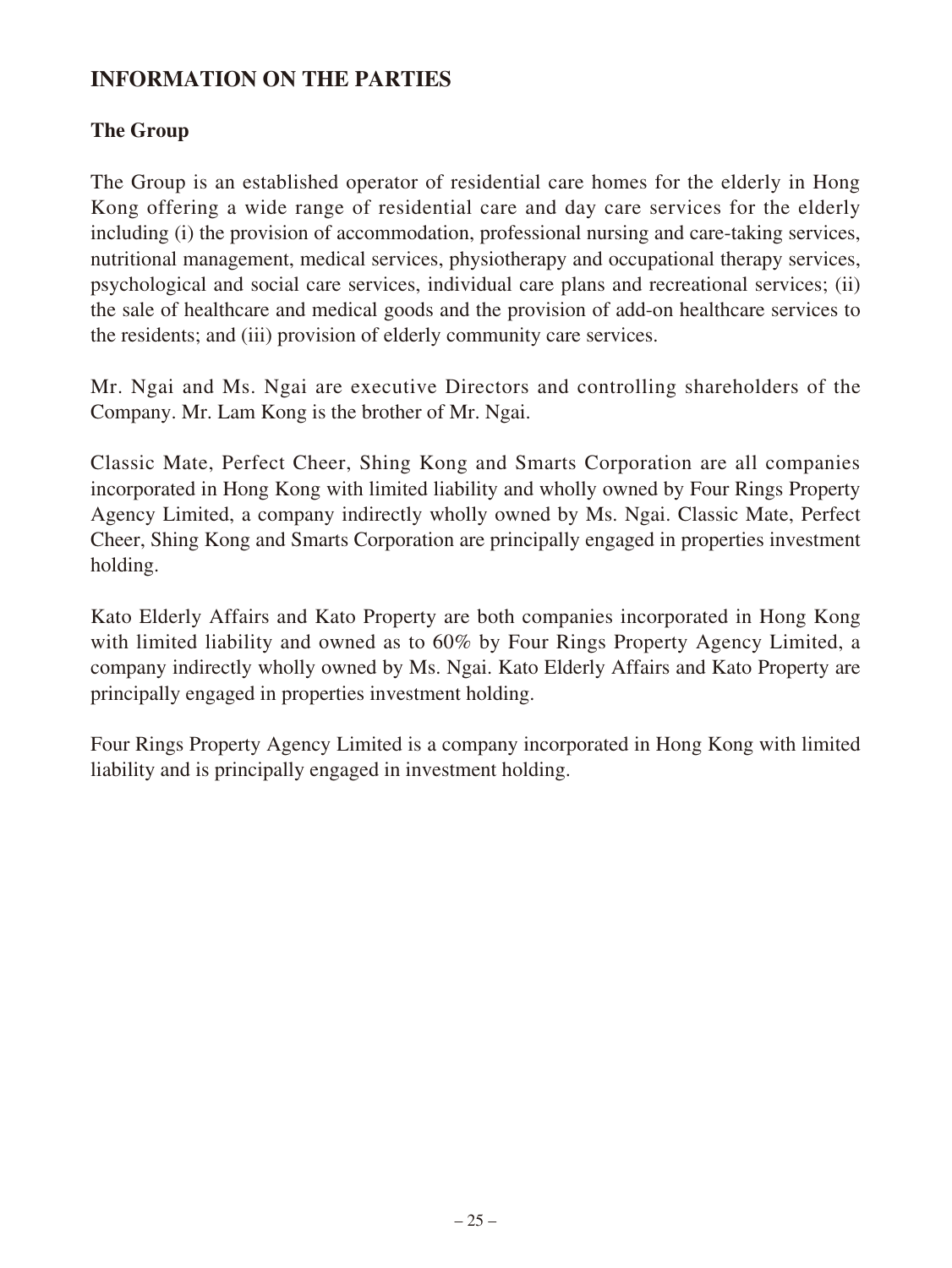# **IMPLICATIONS UNDER THE LISTING RULES**

Mr. Ngai and Ms. Ngai are connected persons of the Company by virtue of being executive Directors and controlling shareholders of the Company.

As Mr. Lam Kong is the brother of Mr. Ngai and is regarded as an associate of Mr. Ngai and therefore is a connected person of the Company.

To the best of the Directors' knowledge, information and belief, having made all reasonable enquiries, (i) Classic Mate, Perfect Cheer, Shing Kong and Smarts Corporation are all companies incorporated in Hong Kong with limited liability and wholly owned by Four Rings Property Agency Limited, a company indirectly wholly owned by Ms. Ngai, and (ii) Kato Elderly Affairs and Kato Property are both owned as to 60% by Four Rings Property Agency Limited, a company indirectly wholly owned by Ms. Ngai. As associates of Ms. Ngai, one of the Directors and controlling shareholders of the Company, all of Classic Mate, Perfect Cheer, Shing Kong, Smarts Corporation, Kato Elderly Affairs and Kato Property are connected persons of the Company.

As Mr. Ngai, Ms. Ngai, Mr. Lam Kong, Classic Mate, Kato Elderly Affairs, Kato Property, Perfect Cheer, Shing Kong and Smarts Corporation have been letting and will continue to let the Premises to the Group on normal commercial terms, the transactions contemplated under the Renewal Letters are considered as one-off connected transactions of the Company under Chapter 14A of the Listing Rules.

The carrying values of the right-of-use assets of the Existing Leases as at 31 March 2022 in the aggregate amount of approximately HK\$103 million is used for calculating the size tests in connection with the transactions contemplated under the Renewal Letters.

As one or more of the applicable percentage ratios in respect of the Renewal Letters exceed 5% but all are less than 25%, the transactions under the Renewal Letters constitute discloseable and connected transactions for the Company, and is subject to the reporting, announcement, annual review, circular and independent shareholders' approval requirements under the Listing Rules.

Mr. Ngai and Ms. Ngai, being executive Directors and controlling shareholders of the Company, are considered to be interested in the transactions contemplated under the Renewal Letters. Accordingly, both Mr. Ngai and Ms. Ngai have abstained from voting on the board resolution of the Company to approve the Renewal Letters.

Mr. Ngai, Ms. Ngai and their respective associates are interested in the Renewal Letters and are therefore required to abstain from voting on the relevant resolution to approve the Renewal Letters.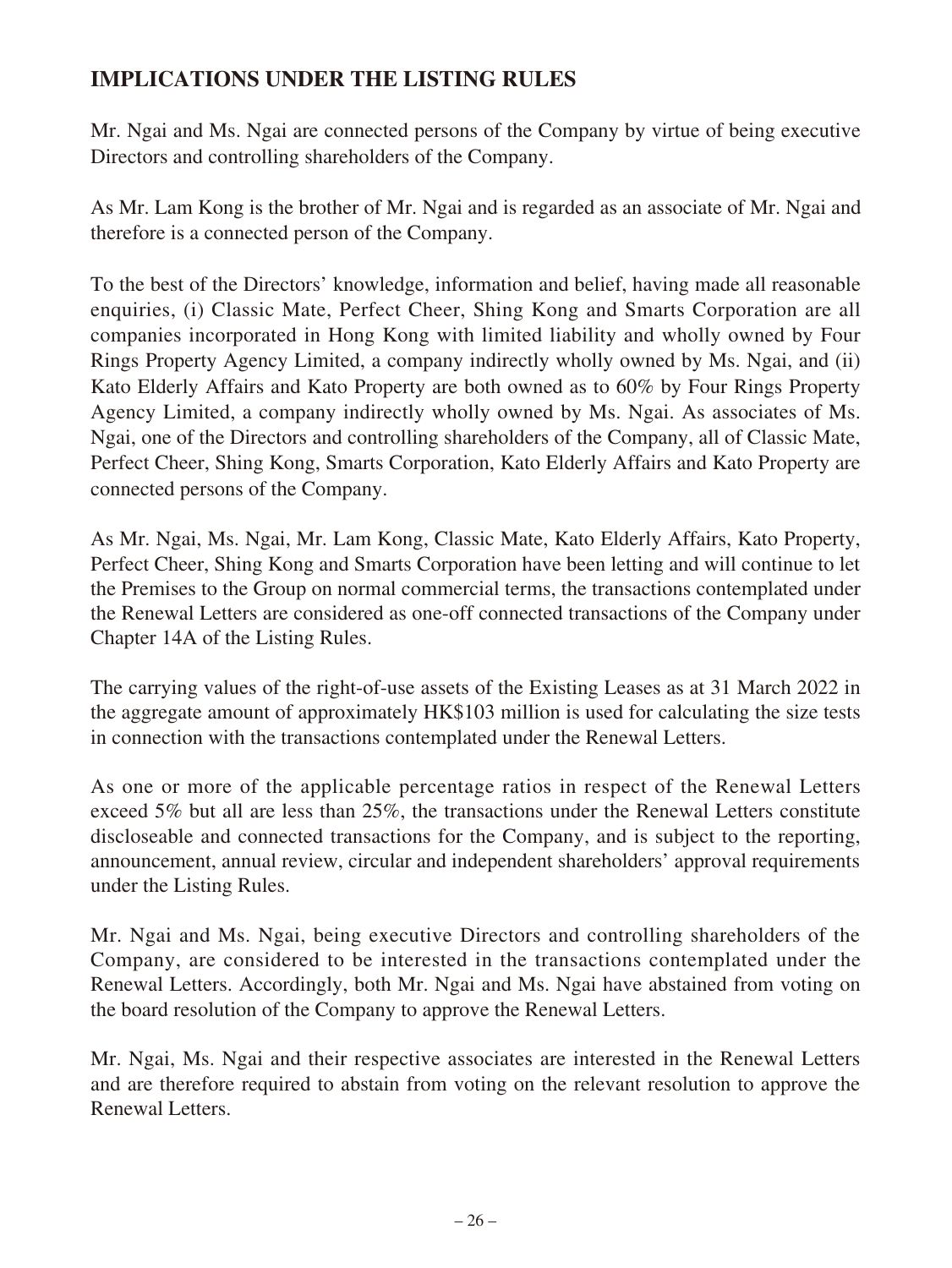Save as disclosed above, no Shareholder has a material interest in the Renewal Letters and the transactions contemplated thereunder and is required to abstain from voting on the relevant resolutions at the EGM.

# **GENERAL**

The Independent Board Committee has been formed to advise the Independent Shareholders as to the fairness and the reasonableness of the terms of the Renewal Letters and the transactions contemplated thereunder and as to how to vote at the EGM. The transactions contemplated under the Renewal Letters are subject to the annual review requirements under Rules 14A.37 to 14A.40 of the Listing Rules.

Get Nice Capital Limited has been appointed as the Independent Financial Adviser to advise the Independent Board Committee and the Independent Shareholders in respect of the Renewal Letters for the transactions contemplated thereunder.

# **EGM**

An EGM will be convened at which the Independent Shareholders will consider and, where appropriate, approve the Renewal Letters for the transactions contemplated thereunder.

A circular containing, amongst other things, (i) further information of the Renewal Letters together with a letter of advice from the Independent Board Committee to the Independent Shareholders, a letter of advice from the Independent Financial Adviser to the Independent Board Committee and the Independent Shareholders, and (ii) the notice of the EGM will be despatched to the Shareholders within 15 Business Days after the date of this announcement, i.e. on or before 3 June 2022 in compliance with the Listing Rules.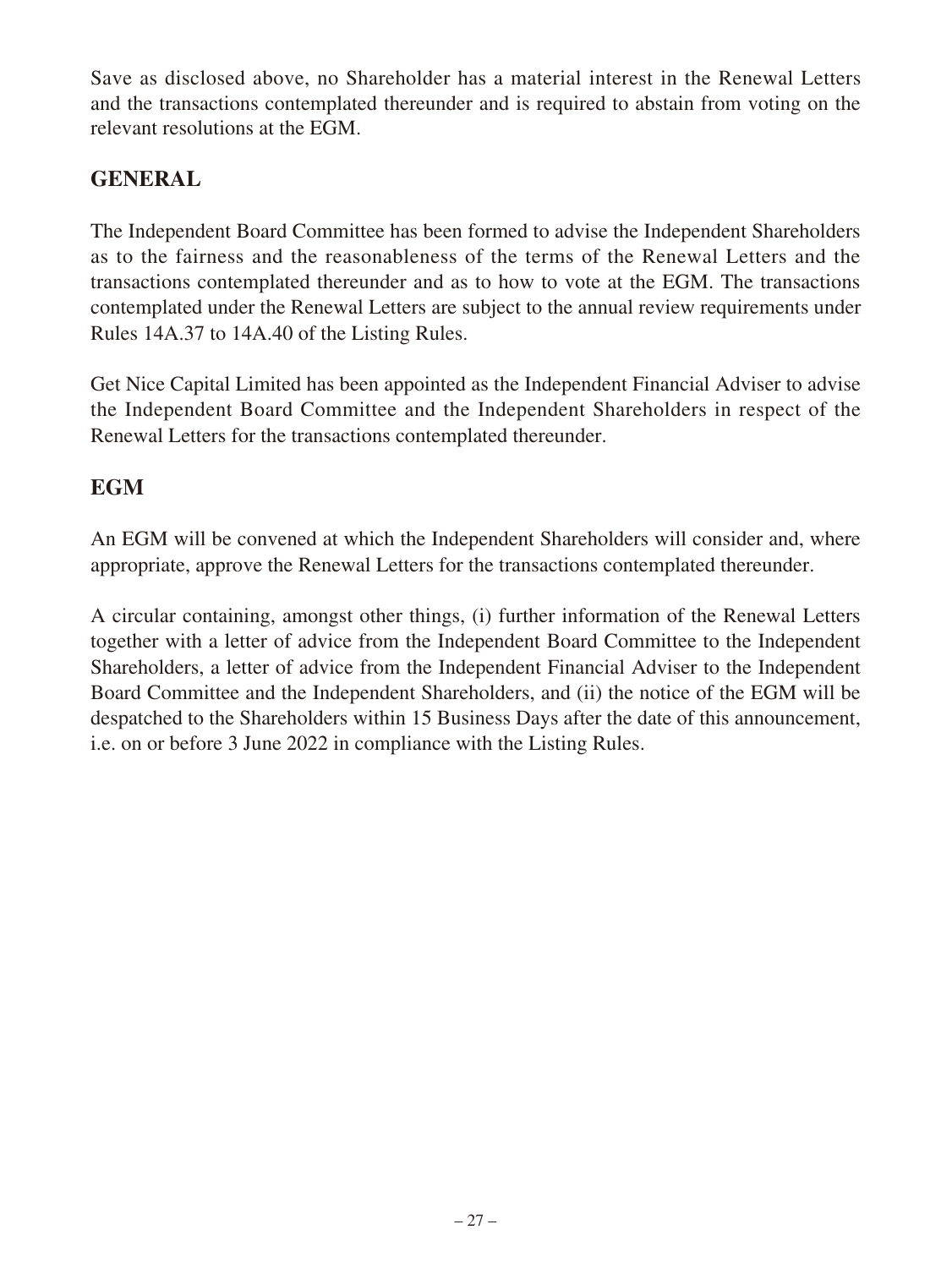# **DEFINITIONS**

In this announcement, unless the context otherwise requires, the following terms shall have the following meanings:

| "associate(s)"               | has the meaning ascribed to it under the Listing Rules                                                                                                                                                                                                                                          |
|------------------------------|-------------------------------------------------------------------------------------------------------------------------------------------------------------------------------------------------------------------------------------------------------------------------------------------------|
| "Board"                      | the board of Directors                                                                                                                                                                                                                                                                          |
| "Business Day(s)"            | a day (other than a Saturday or a Sunday) on which licensed<br>banks are generally open for business in Hong Kong<br>throughout their normal business hours                                                                                                                                     |
| "Classic Mate"               | Classic Mate Limited (嘉益有限公司), a company<br>incorporated in Hong Kong with limited liability, indirectly<br>wholly owned by Ms. Ngai and is an associate of Ms. Ngai                                                                                                                            |
| "Company"                    | Kato (Hong Kong) Holdings Limited, a company incorporated<br>in the Cayman Islands with limited liability and the shares of<br>which are listed on the Main Board of the Stock Exchange                                                                                                         |
| "connected person(s)"        | has the meaning ascribed to it under the Listing Rules                                                                                                                                                                                                                                          |
| "controlling shareholder(s)" | has the meaning ascribed to it under the Listing Rules                                                                                                                                                                                                                                          |
| "Crawfield International"    | Crawfield International Limited (嘉豐國際有限公司), a<br>company incorporated in Hong Kong with limited liability and<br>an indirect wholly owned subsidiary of the Group                                                                                                                               |
| "Director(s)"                | the director(s) of the Company                                                                                                                                                                                                                                                                  |
| "EGM"                        | the extraordinary general meeting of the Company to be held<br>to approve the Renewal Letters                                                                                                                                                                                                   |
| "Fai To Home (On Lai)"       | Fai-To Home for the Aged (On Lai) Branch (輝濤護老院(安<br>麗分院)), our care and attention home for the elderly with<br>LORCHE No. 0584, the operating address of which is at Shop<br>1–17 on 1/F, including Entrance on G/F, On Lai Building,<br>3 Tsing To Path, Tuen Mun, New Territories, Hong Kong |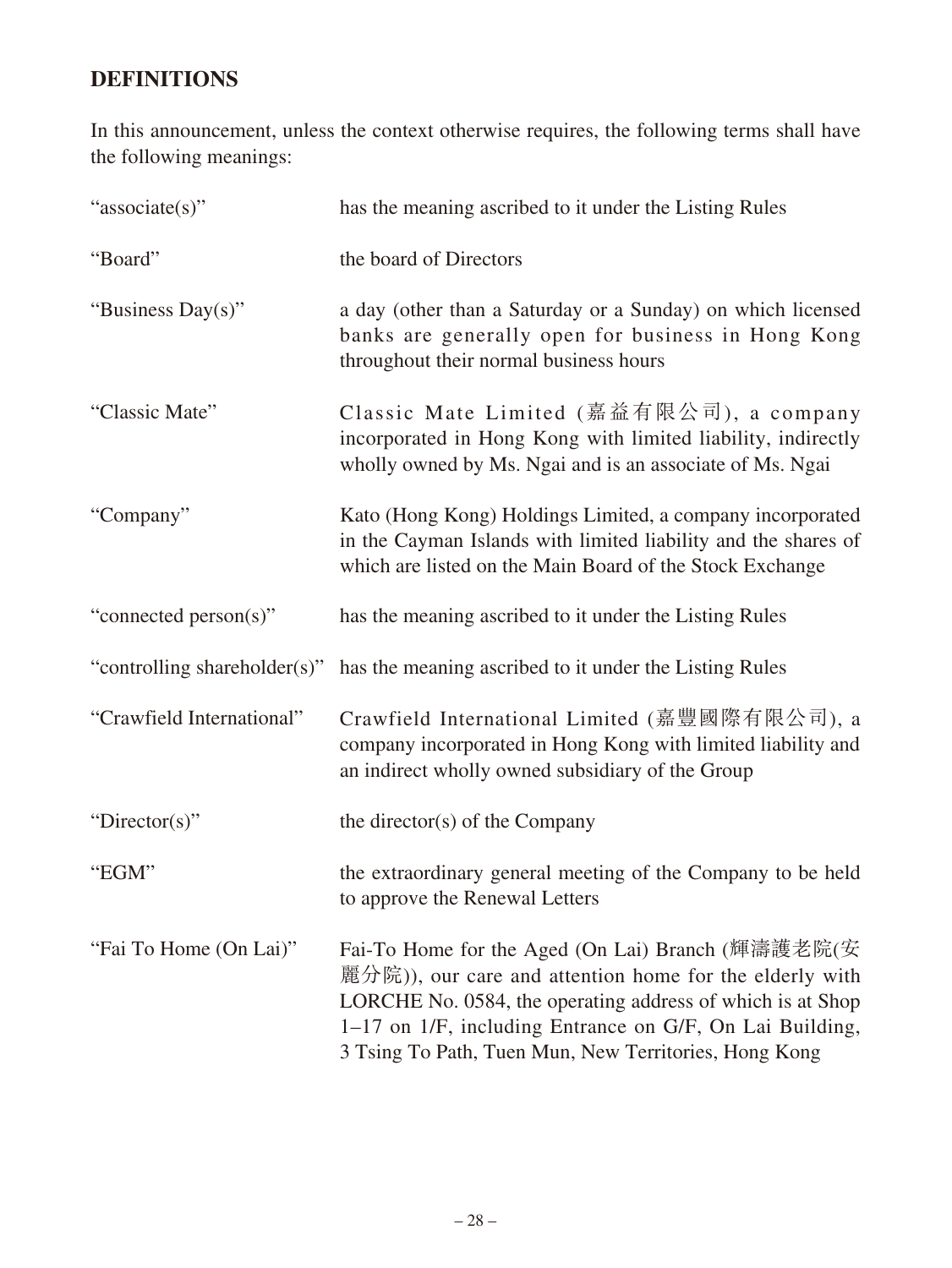|                                    | "Fai To Home (Tuen Mun)" Fai To Home for the Aged (Tuen Mun) Branch (輝濤護老院<br>屯門分院), our care and attention home for the elderly with<br>LORCHE No. 0077, the operating address of which is at 1/F,<br>including Entrance on G/F, Florence Mansion, 6 Tsing Ling<br>Path, Area 4B, Tuen Mun, New Territories, Hong Kong                                             |
|------------------------------------|---------------------------------------------------------------------------------------------------------------------------------------------------------------------------------------------------------------------------------------------------------------------------------------------------------------------------------------------------------------------|
| "Fai To Sino West Home"            | Fai To Sino West Combined Home for the Aged (輝濤中<br>西結合安老院), our care and attention home for the elderly<br>with LORCHE No. 0923, the operating address of which is<br>at Part of Shop 1 on G/F, $1/F & 2/F$ , $(3A-3C)$ , $5A-5F$ Ma<br>Hang Chung Road & 55–65 Pau Chung Street, To Kwa Wan,<br>Kowloon, Hong Kong                                                |
| "Group"                            | the Company and its subsidiaries                                                                                                                                                                                                                                                                                                                                    |
| "Happy Luck"                       | Happy Luck Elderly Home Limited (荃威安老院有限公司),<br>a company incorporated in Hong Kong with limited liability<br>and an indirect wholly owned subsidiary of the Group                                                                                                                                                                                                  |
| "Happy Luck Home"                  | Happy Luck Elderly Home Limited (荃威安老院有限公司),<br>our care and attention home for the elderly with LORCHE No.<br>1331, the operating address of which is at 2nd Floor of Phase<br>1 of Commercial Development of Allway Gardens, Nos.<br>187–195 Tsuen King Circuit, Nos. 2–22 On Yat Street, Tsuen<br>Wan, New Territories, Hong Kong                                |
| "HKFRS"                            | Hong Kong Financial Reporting Standards issued by the Hong<br>Kong Institute of Certified Public Accountants                                                                                                                                                                                                                                                        |
| "Hong Kong"                        | the Hong Kong Special Administrative Region of the People's<br>Republic of China                                                                                                                                                                                                                                                                                    |
| "Independent Board<br>Committee"   | an independent board committee of the Board consisting of all<br>independent non-executive Directors, namely Ms. Chiu Lai<br>Kuen Susanna, Mr. Or Kevin and Mr. Wong Vinci, established<br>for the purpose of advising the Independent Shareholders as to<br>the fairness and reasonableness of the Renewal Letters and the<br>transactions contemplated thereunder |
| "Independent Financial<br>Adviser" | Get Nice Capital Limited, a corporation licensed to carry<br>out Type 6 (advising on corporate finance) regulated activity<br>under the SFO and the independent financial adviser to<br>the Independent Board Committee and the Independent<br>Shareholders                                                                                                         |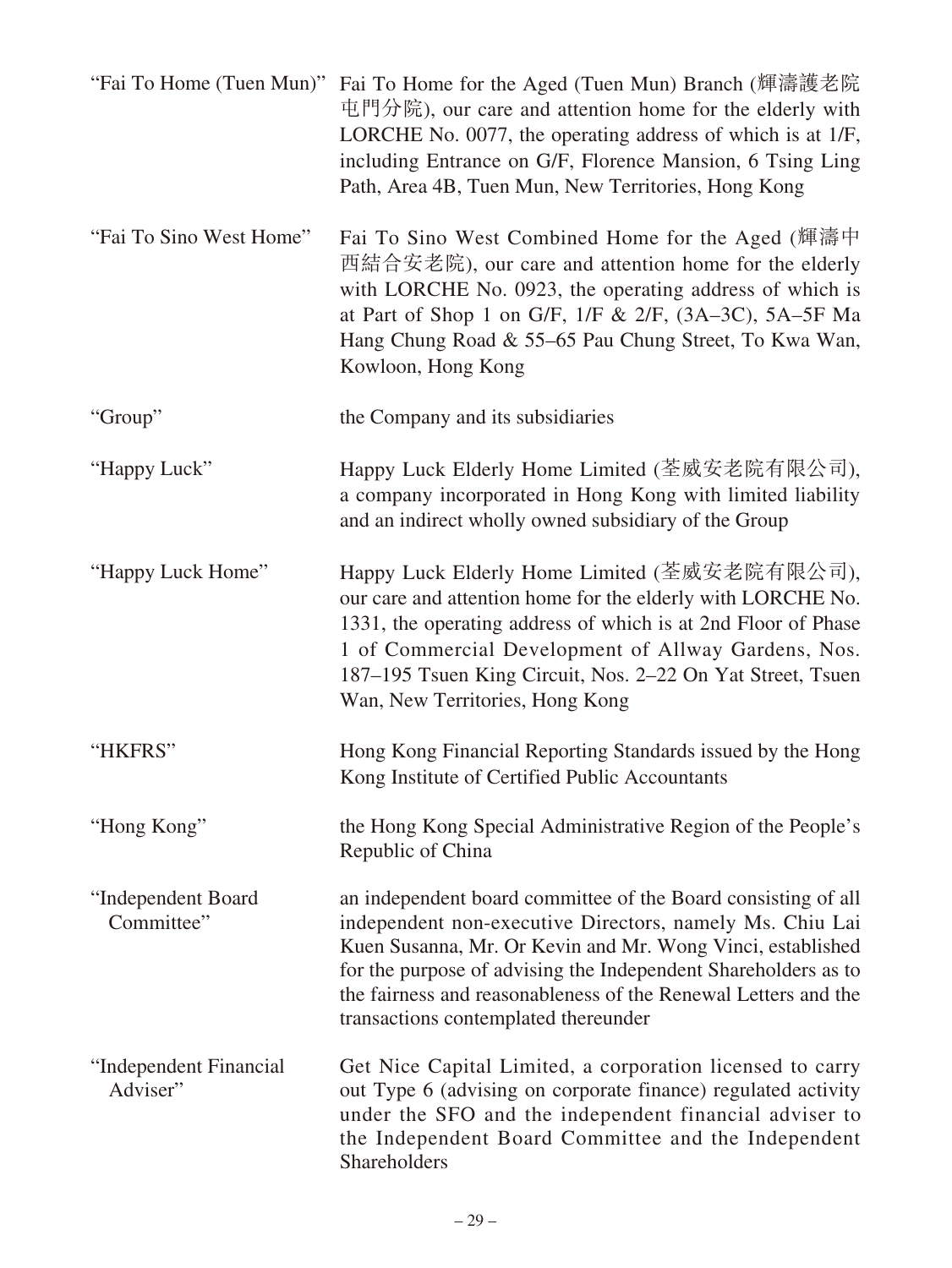| "Independent Shareholders"       | Shareholders other than Mr. Ngai, Ms. Ngai and their<br>respective associates and Shareholders who are connected to<br>or otherwise associated with Mr. Ngai, Ms. Ngai or interested<br>in the Renewal Letters                                                 |
|----------------------------------|----------------------------------------------------------------------------------------------------------------------------------------------------------------------------------------------------------------------------------------------------------------|
| "Independent Third<br>Party(ies) | persons who are not connected persons of the Company and<br>are third parties independent of and not connected with the<br>Company and its connected persons                                                                                                   |
| "Jane's Home"                    | Jane's Home Limited (頤樂居有限公司), a company<br>incorporated in Hong Kong with limited liability and an<br>indirect wholly owned subsidiary of the Group                                                                                                           |
| "Kato Elderly Affairs"           | Kato Elderly Affairs Limited (嘉濤安老有限公司), a<br>company incorporated in Hong Kong with limited liability,<br>indirectly owned as to 60% by Ms. Ngai and is an associate of<br>Ms. Ngai                                                                           |
| "Kato Elderly Home"              | Kato Home for the Elderly (嘉濤耆樂苑), our care and<br>attention home for the elderly with LORCHE No. 0787, the<br>operating address of which is at Shop 8–12 on G/F $\&$ 1/F,<br>Lakeshore Building, 7 Tseng Choi Street, Tuen Mun, New<br>Territories, Hong Kong |
| "Kato Home for the Aged"         | Kato Home for the Aged (嘉濤耆康之家), our care and<br>attention home for the elderly with LORCHE No. 0668, the<br>operating address of which is at 1/F, Tung Wai Court, No. 3<br>Tsing Ling Path, Tuen Mun, New Territories, Hong Kong                              |
| "Kato Kung"                      | Kato Kung Limited (嘉濤宮有限公司), a company<br>incorporated in Hong Kong with limited liability and an<br>indirect wholly owned subsidiary of the Group                                                                                                             |
| "Kato Property"                  | Kato Property Limited (嘉濤置業有限公司), a company<br>incorporated in Hong Kong with limited liability, indirectly<br>owned as to 60% by Ms. Ngai and is an associate of Ms. Ngai                                                                                     |
| "Listing Rules"                  | the Rules Governing the Listing of Securities on the Stock<br>Exchange                                                                                                                                                                                         |
| "Mr. Lam Kong"                   | Mr. Lam Kong, the brother of Mr. Ngai and an associate of<br>Mr. Ngai                                                                                                                                                                                          |
| "Mr. Ngai"                       | Mr. Ngai Shi Shing Godfrey, an executive Director and a<br>controlling shareholder of the Company                                                                                                                                                              |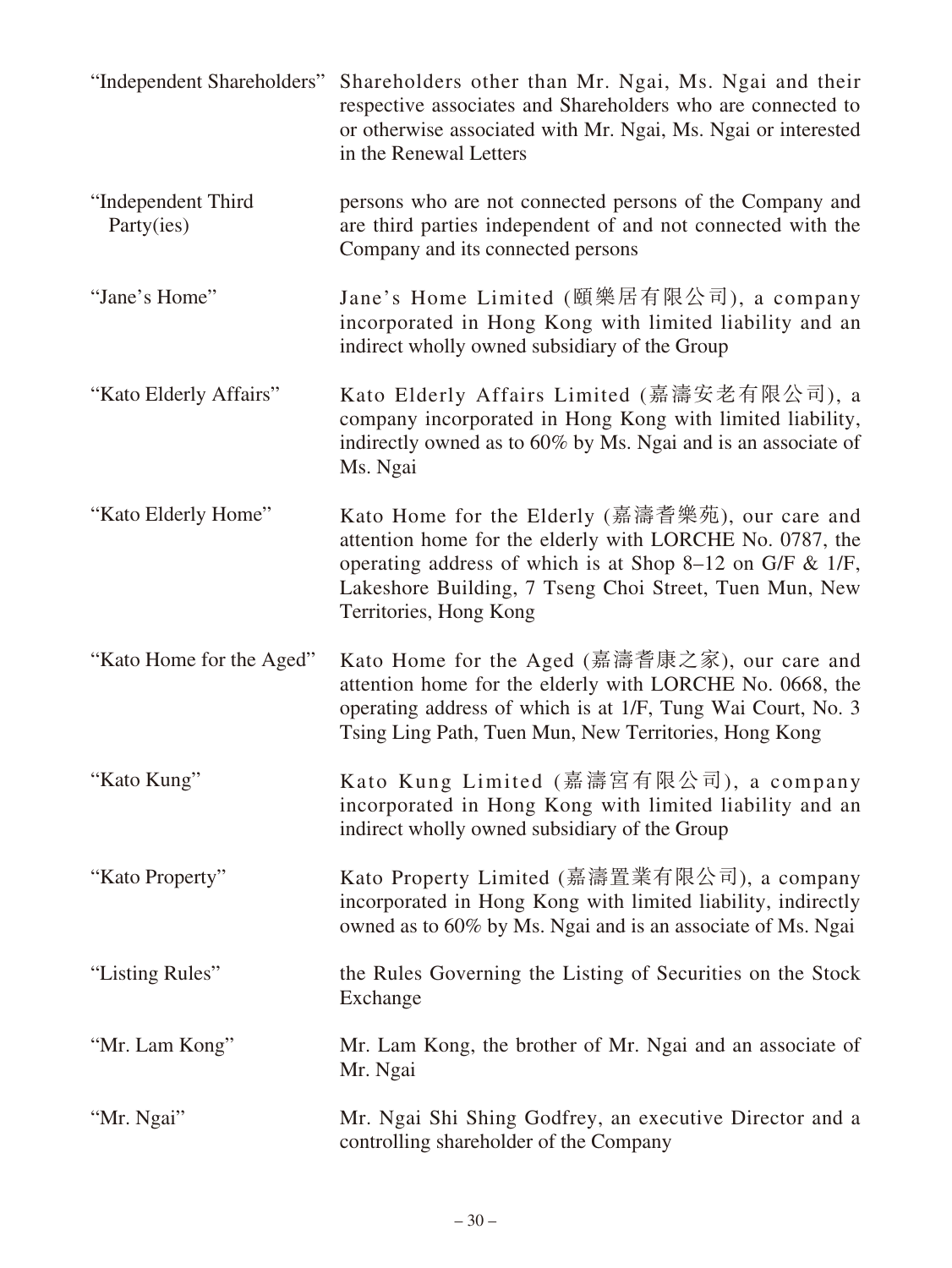| "Ms. Ngai"           | Ms. Ngai Ka Yee, an executive Director and a controlling<br>shareholder of the Company                                                                                                                                                                                                                                                                                                                                                                                                                                                                              |
|----------------------|---------------------------------------------------------------------------------------------------------------------------------------------------------------------------------------------------------------------------------------------------------------------------------------------------------------------------------------------------------------------------------------------------------------------------------------------------------------------------------------------------------------------------------------------------------------------|
| "Oriental Chinese"   | Oriental Chinese Medicine Limited (東方中醫葯有限公司), a<br>company incorporated in Hong Kong with limited liability and<br>an indirect wholly owned subsidiary of the Group                                                                                                                                                                                                                                                                                                                                                                                                |
| "Perfect Cheer"      | Perfect Cheer Investment Limited (冠時投資有限公司), a<br>company incorporated in Hong Kong with limited liability,<br>indirectly wholly owned by Ms. Ngai and is an associate of<br>Ms. Ngai                                                                                                                                                                                                                                                                                                                                                                               |
| "Pine Villa"         | Pine Villa (康城松山府邸), our care and attention home for<br>the elderly with LORCHE No. 1310, the operating address of<br>which is at Portion of Level 5, The Capitol, Lohas Park Road,<br>Tseung Kwan O, New Territories, Hong Kong                                                                                                                                                                                                                                                                                                                                    |
| "Premises"           | the premises under the Renewal Letters                                                                                                                                                                                                                                                                                                                                                                                                                                                                                                                              |
| "Prospectus"         | prospectus of the Company dated 30 May 2019                                                                                                                                                                                                                                                                                                                                                                                                                                                                                                                         |
| "Renewal Letters"    | collectively, (i) the Kato Elderly Home Tenancy Renewal<br>Letter, (ii) Kato Home for the Aged Tenancy Renewal Letter,<br>(iii) Fai To Home (On Lai) Tenancy Renewal Letter, (iv) Fai<br>To Home (Tuen Mun) Tenancy Renewal Letter, (v) Tsuen<br>Wan Centre Tenancy Renewal Letter, (vi) Happy Luck Home<br>Tenancy Renewal Letter, (vii) Tsuen Wan Staff Quarters<br>Tenancy Renewal Letter, (viii) Kato Staff Quarters Tenancy<br>Renewal Letter, (ix) Staff Quarters Tenancy Renewal Letter<br>and (x) Fai To Sino West Staff Quarters Tenancy Renewal<br>Letter |
| "Shareholder(s)"     | $holder(s)$ of the Share $(s)$                                                                                                                                                                                                                                                                                                                                                                                                                                                                                                                                      |
| "Share(s)"           | ordinary share(s) of HK\$0.01 each in the share capital of the<br>Company                                                                                                                                                                                                                                                                                                                                                                                                                                                                                           |
| "Shing Kong"         | Shing Kong Limited (罡成有限公司), a company incorporated<br>in Hong Kong with limited liability, indirectly wholly owned<br>by Ms. Ngai and is an associate of Ms. Ngai                                                                                                                                                                                                                                                                                                                                                                                                  |
| "Smarts Corporation" | Smarts Corporation Limited (仕茂有限公司), a company<br>incorporated in Hong Kong with limited liability, indirectly<br>wholly owned by Ms. Ngai and is an associate of Ms. Ngai                                                                                                                                                                                                                                                                                                                                                                                          |